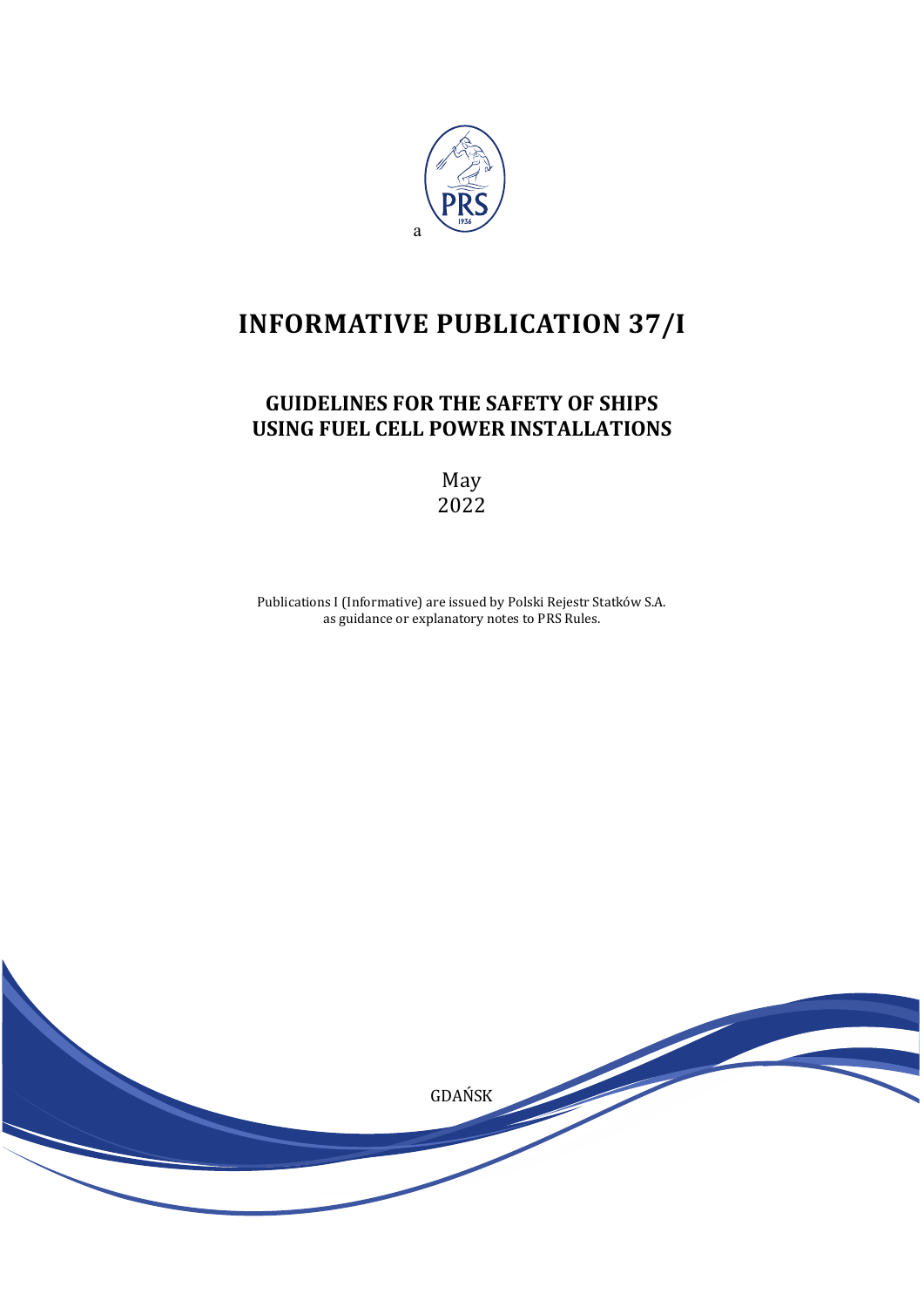*Informative Publication 37/I* – *Guidelines for the safety of ships using fuel cell power installations – May 2022* was accepted by the Director for Ship Division and enters into force on 23 May 2022.

**©** Copyright by Polish Register of Shipping\*, 2022

PRS/RP, 05/2021

\_\_\_\_\_\_\_\_\_\_\_\_\_\_\_\_\_\_\_\_\_\_\_\_\_\_\_\_

*<sup>\*</sup> Polish Register of Shipping means Polski Rejestr Statków S.A., seated in Gdańsk, al. gen. Józefa Hallera 126, 80-416 Gdańsk, Poland,* registered in the Register of Entrepreneurs of the National Court Register, under entry number 0000019880. Polish Register of Shipping, its affiliates and subsidiaries, their respective officers, employees or agents are, individually and collectively, referred to as Polish Register of Shipping or as PRS for short.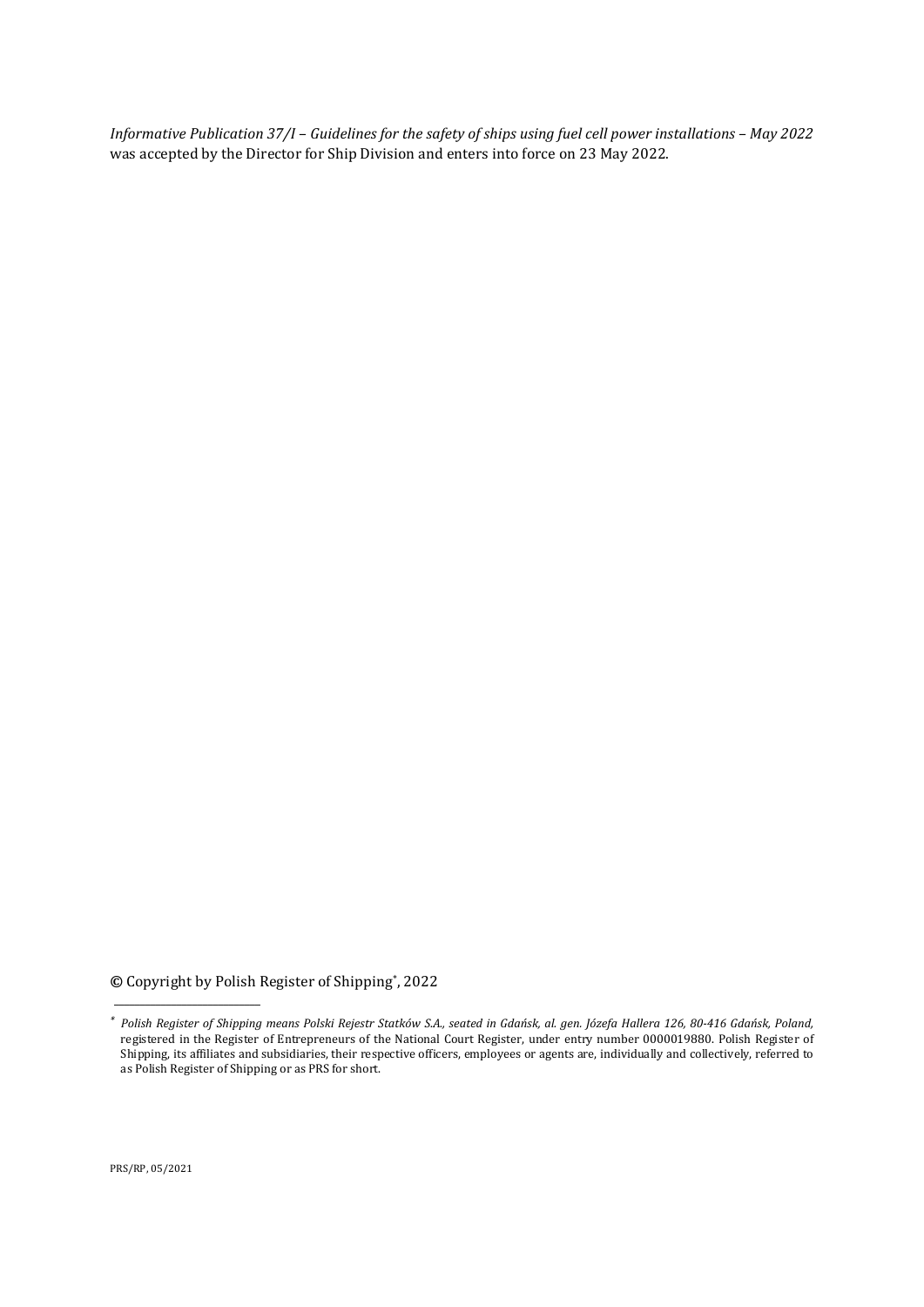## **CONTENTS**

| $\mathbf{1}$ |     |  |  |  |  |  |
|--------------|-----|--|--|--|--|--|
|              | 1.1 |  |  |  |  |  |
|              | 1.2 |  |  |  |  |  |
|              | 1.3 |  |  |  |  |  |
|              | 1.4 |  |  |  |  |  |
|              | 1.5 |  |  |  |  |  |
|              | 1.6 |  |  |  |  |  |
|              | 1.7 |  |  |  |  |  |
|              | 1.8 |  |  |  |  |  |
|              | 1.9 |  |  |  |  |  |
|              |     |  |  |  |  |  |
| 2            |     |  |  |  |  |  |
|              |     |  |  |  |  |  |
| 3            |     |  |  |  |  |  |
|              |     |  |  |  |  |  |
|              | 3.2 |  |  |  |  |  |
|              | 3.3 |  |  |  |  |  |
|              | 3.4 |  |  |  |  |  |
|              | 3.5 |  |  |  |  |  |
| 4            |     |  |  |  |  |  |
|              | 4.1 |  |  |  |  |  |
|              | 4.2 |  |  |  |  |  |
|              | 4.3 |  |  |  |  |  |
|              | 4.4 |  |  |  |  |  |
|              | 4.5 |  |  |  |  |  |
| 5            |     |  |  |  |  |  |
|              |     |  |  |  |  |  |
|              | 5.2 |  |  |  |  |  |
|              |     |  |  |  |  |  |
|              | 6.1 |  |  |  |  |  |
|              |     |  |  |  |  |  |
|              |     |  |  |  |  |  |
|              | 6.4 |  |  |  |  |  |
|              | 6.5 |  |  |  |  |  |
|              | 6.6 |  |  |  |  |  |
|              | 6.7 |  |  |  |  |  |
|              | 6.8 |  |  |  |  |  |
| 7            |     |  |  |  |  |  |
|              | 7.1 |  |  |  |  |  |
| 8            |     |  |  |  |  |  |
|              | 8.1 |  |  |  |  |  |
|              | 8.2 |  |  |  |  |  |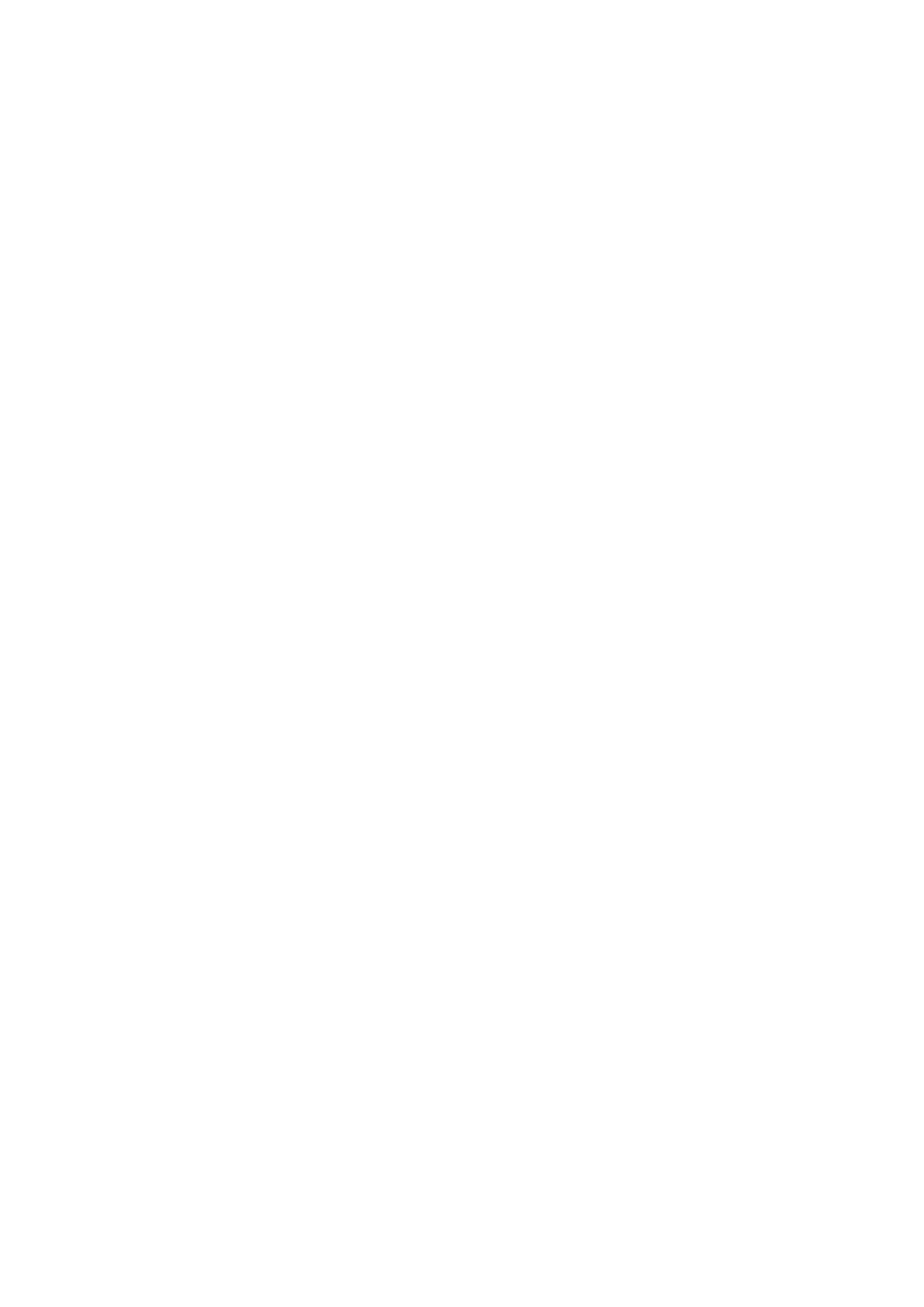#### <span id="page-4-0"></span>**1 GENERAL INFORMATION**

#### <span id="page-4-1"></span>**1.1 Introduction**

Fuel cells are classified primarily by the kind of electrolyte they employ. This classification determines the kind of electro-chemical reactions that take place in the cell, the kind of catalysts required, the temperature range in which the cell operates, the fuel required, and other factors. These characteristics, in turn, affect the applications for which these cells are most suitable. At present there exist several types of fuel cells, each with its own advantages, limitations, and potential applications.

| Kind<br>of cell        | Range of operational<br>temperatures $[°C]$ | <b>Fuel</b>                                            | Electrolyte                 |
|------------------------|---------------------------------------------|--------------------------------------------------------|-----------------------------|
| <b>PEMFC</b>           | 40-90                                       | Hydrogen $(H_2)$                                       | Proton-exchange membrane    |
| <b>AFC</b>             | 40-200                                      | Hydrogen $(H2)$                                        | Potassium hydroxide (KOH)   |
| <b>DMFC</b>            | 60-130                                      | Methanol (CH <sub>3</sub> OH)                          | Proton-exchange membrane    |
| <b>PAFC</b>            | 200                                         | Hydrogen $(H_2)$                                       | Phosphoric acid $(H_3PO_4)$ |
| MCFC                   | 650                                         | Methane (CH <sub>4</sub> ), Hydrogen (H <sub>2</sub> ) | Molten carbonate            |
| <b>SOFC</b><br>600-950 |                                             | Methane ( $CH4$ ), Hydrogen ( $H2$ )                   | Solid oxide                 |

**PEMFC** – polymer electrolyte membrane fuel cells also called proton exchange membrane fuel cells. They deliver high power density and have relatively low weight and volume compared with other fuel cells. These cells use a solid polymer as an electrolyte and porous carbon electrodes containing a platinum or platinum alloy catalyst. They need only hydrogen, oxygen from the air, and water to operate. They are typically fueled with pure hydrogen supplied from storage tanks or reformers.

PEMFC operate at relatively low temperatures, around 80°C which allows them to start quickly (less warm-up time) and results in less wear on system components, resulting in better durability. However, it requires that a noble-metal catalyst (typically platinum) be used to separate the hydrogen's electrons and protons, adding to system cost. The platinum catalyst is also extremely sensitive to carbon monoxide (CO) "poisoning", making it necessary to employ an additional reactor to reduce CO in the fuel gas if the hydrogen is derived from a hydrocarbon fuel. This reactor also adds cost.

PEMFC are considered to be the most versatile type of fuel cells currently in production. They produce the most power for a given weight or volume of fuel cell. Because they are lightweight, have such high power-density, and cold-start capability, they qualify for many applications, such as stationary combined-heat-power, land and water transport, portable power and spacecraft applications.

**AFC** – alkaline fuel cells. They were one of the first fuel cell technologies developed, and they were the first type widely used in the U.S. space program to produce electrical energy and water onboard spacecraft. These fuel cells use a solution of potassium hydroxide in water as the electrolyte and can use a variety of base metals as a catalyst at the anode and cathode. In recent years, novel AFCs that use a polymer membrane as the electrolyte have been developed (**AMFC** cells). These fuel cells are closely related to conventional PEMFC, except that they use an alkaline membrane instead of an acid membrane. The high performance of AFCs is due to the rate at which electrochemical reactions take place in the cell. They have also demonstrated efficiencies above 60% in space applications.

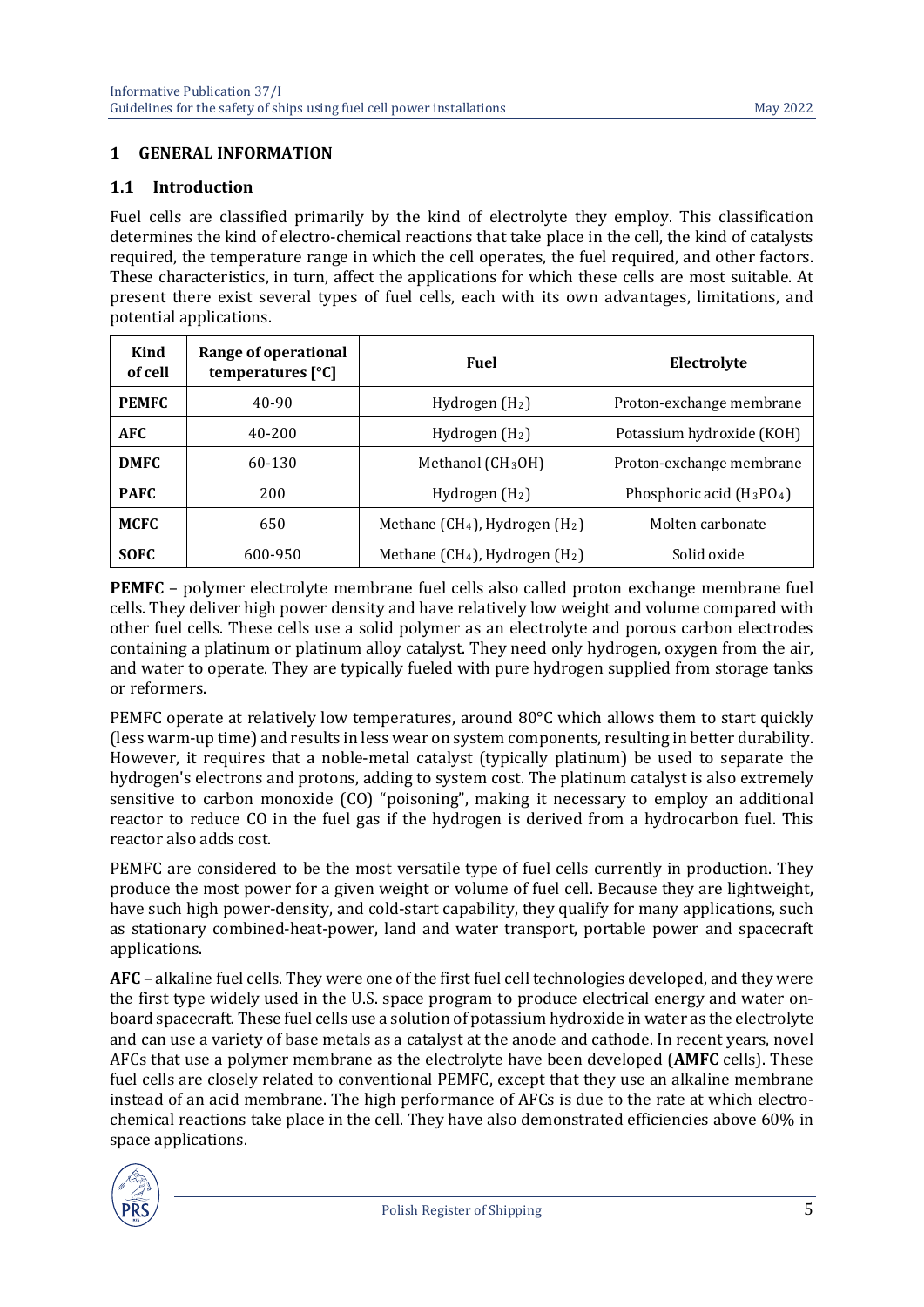A key challenge for this fuel cell type is that it is susceptible to "poisoning" by carbon dioxide  $(CO<sub>2</sub>)$ . Even a small amount of  $CO<sub>2</sub>$  in the air can dramatically affect cell performance and durability due to carbonate formation. Alkaline cells with liquid electrolytes can be run in a recirculating mode, which allows for electrolyte regeneration to help reduce the effects of carbonate formation in the electrolyte, but the recirculating mode creates problems with shunt currents. The liquid electrolyte systems also suffer from additional concerns including wettability, increased corrosion, and difficulties in handling differential pressures. Alkaline membrane fuel cells (AMFCs) address these concerns and have lower susceptibility to  $CO<sub>2</sub>$  "poisoning" than liquidelectrolyte AFCs do. However, CO<sub>2</sub> still affects performance, and performance and durability of the AMFCs still lag that of PEMFCs. AMFCs are being considered for applications in the W to kW scale. Challenges for AMFCs include tolerance to  $CO<sub>2</sub>$ , membrane conductivity and durability, higher temperature operation, water management, power density, and anode electrocatalysis.

**DMFC** – direct methanol fuel cells. Most fuel cells are powered by hydrogen, which can be fed to the fuel cell system directly or can be generated within the fuel cell system by reforming hydrogen-rich fuels such as methanol, ethanol, and hydrocarbon fuels. DMFCs are powered by pure methanol, which is usually mixed with water and fed directly to the fuel cell anode. These cells do not have many of the fuel storage problems typical of some fuel cell systems because methanol has a higher energy density than hydrogen, though less than gasoline or diesel fuel. Methanol is also easier to transport and supply to the public using current infrastructure because it is a liquid, like gasoline. DMFCs are often used to provide power for portable fuel cell applications such as cell phones or laptop computers.

**PAFC** – phosphoric acid fuel cells. They make use of liquid phosphoric acid as an electrolyte and porous carbon electrodes containing a platinum catalyst. The acid is contained in a Teflon-bonded silicon carbide matrix. The PAFC is considered the "first generation" of modern fuel cells. It is one of the most mature cell types and the first to be used commercially. This type of fuel cell is typically used for stationary power generation, but some PAFCs have been used to power large vehicles such as city buses.

PAFCs supplied with hydrogen from fossil fuels are more tolerant of impurities in fossil fuels that have been reformed into hydrogen than PEM cells, which are easily "poisoned" by carbon monoxide. PAFCs are more than 85% efficient when used for the co-generation of electricity and heat but they are less efficient at generating electricity alone (37%–42%). PAFC efficiency is only slightly more than that of combustion-based power plants, which typically operate at around 33% efficiency. PAFCs are also less powerful than other fuel cells, given the same weight and volume. As a result, these fuel cells are typically large and heavy. PAFCs are also expensive. They require much higher loadings of expensive platinum catalyst than other types of fuel cells do, which raises the cost.

**MCFC** – molten carbonate fuel cells. They are currently being developed for natural gas and coalbased power plants for electrical utility, industrial, and military applications. MCFCs are hightemperature fuel cells that use an electrolyte composed of a molten carbonate salt mixture suspended in a porous, chemically inert ceramic lithium aluminum oxide matrix. Because they operate at high temperatures of  $(650^{\circ}C)$ , base metals can be used as catalysts at the anode and cathode, reducing costs.

Improved efficiency is another reason MCFCs offer significant cost reductions over PAFCs. MCFCs, when coupled with a turbine, can reach efficiencies approaching 65%, considerably higher than the 37%–42% efficiencies of a PAFC plant. When the waste heat is captured and used, overall fuel efficiencies can be over 85%. Unlike AFC, PAFC and PEMFC, MCFCs do not require an external reformer to convert fuels such as natural gas and biogas to hydrogen. At the high temperatures at

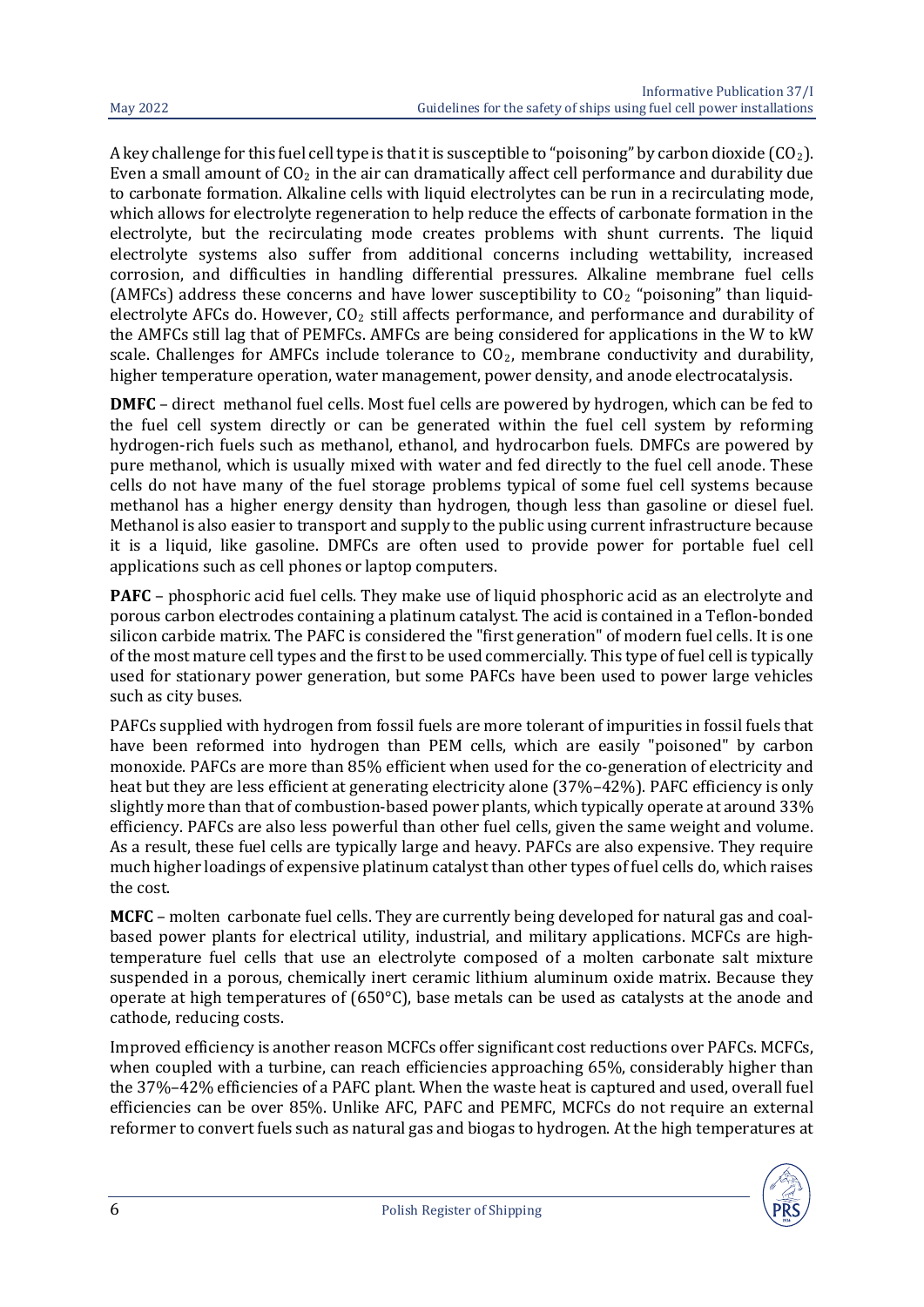which MCFCs operate, methane and other light hydrocarbons in these fuels are converted to hydrogen within the fuel cell itself by a process called internal reforming, which reduces cost.

The primary disadvantage of current MCFC technology is durability. The high temperatures at which these cells operate and the corrosive electrolyte used accelerate component breakdown and corrosion, decreasing cell life. Currently it amounts to 40,000 hours (5 years) without decreasing performance and scientists are working on doubling the lifetime by the use of other corrosion-resistant materials as well as by the change of fuel cell designs.

**SOFC** – solid oxide fuel cells. They make use of a hard, non-porous ceramic compound as the electrolyte. SOFCs are around 60% efficient at converting fuel to electricity. In applications designed to capture and utilize the system's waste heat (co-generation), overall efficiency can reach 85%. SOFCs operate at very high temperatures up to 950°C . High-temperature operation removes the need for a noble metal catalyst, thereby reducing cost and allows internal reforming, which enables the use of a variety of fuels and reduces the cost associated with adding a reformer to the system.

SOFCs are also the most sulfur-resistant fuel cell type; they can tolerate several orders of magnitude more sulfur than other cell types can. In addition, they are not "poisoned" by carbon monoxide, which can even be used as fuel. This property allows SOFCs to use natural gas, biogas, and gases made from coal. High-temperature operation has disadvantages – slow startup and significant thermal shielding to retain heat and protect personnel. This basically precludes the use of these cells in transport. The high operating temperatures also place stringent durability requirements on materials. The development of low-cost materials with high durability at cell operating temperatures is the key technical challenge facing this technology.

Ongoing research concerns the possibility of developing lower-temperature SOFCs operating at or below 700°C that have fewer durability problems and cost less. Lower-temperature SOFCs have not yet matched the performance of the higher temperature systems, and materials for their construction are still under development.

### <span id="page-6-0"></span>**1.2 Application**

**1.2.1** This *Publication* applies to fuel cell power installations used in ships and floating objects classed by PRS. If such installations are to be a part of the main or emergency source of electric power, the guidelines and recommendations contained in this *Publication* should be considered as mandatory requirements.

**1.2.2** This *Publication* has been developed on the basis of the *Interim Guidelines for the Safety of Ships Using Fuel Cell Power Installations*, prepared by the IMO CCC Subcommittee Working Group and other sources referred to at the end of the *Publication*. Basic standards related to fuel cells are also specified at the end of the *Publication*.

**1.2.3** Principles for materials and fittings, storage, preparation and distribution of low flashpoint liquid and gas fuels, should comply with *IGF Code* and with applicable standards.

#### <span id="page-6-1"></span>**1.3 Goal**

**1.3.1** The goal of this *Publication* is to provide recommendations for safe and reliable delivery of electrical and/or thermal energy through the use of fuel cell technology. Its goal is also to provide recommended criteria for the arrangement and installation of fuel cell power installations, irrespective of the type of applied fuel cells and fuel kind.

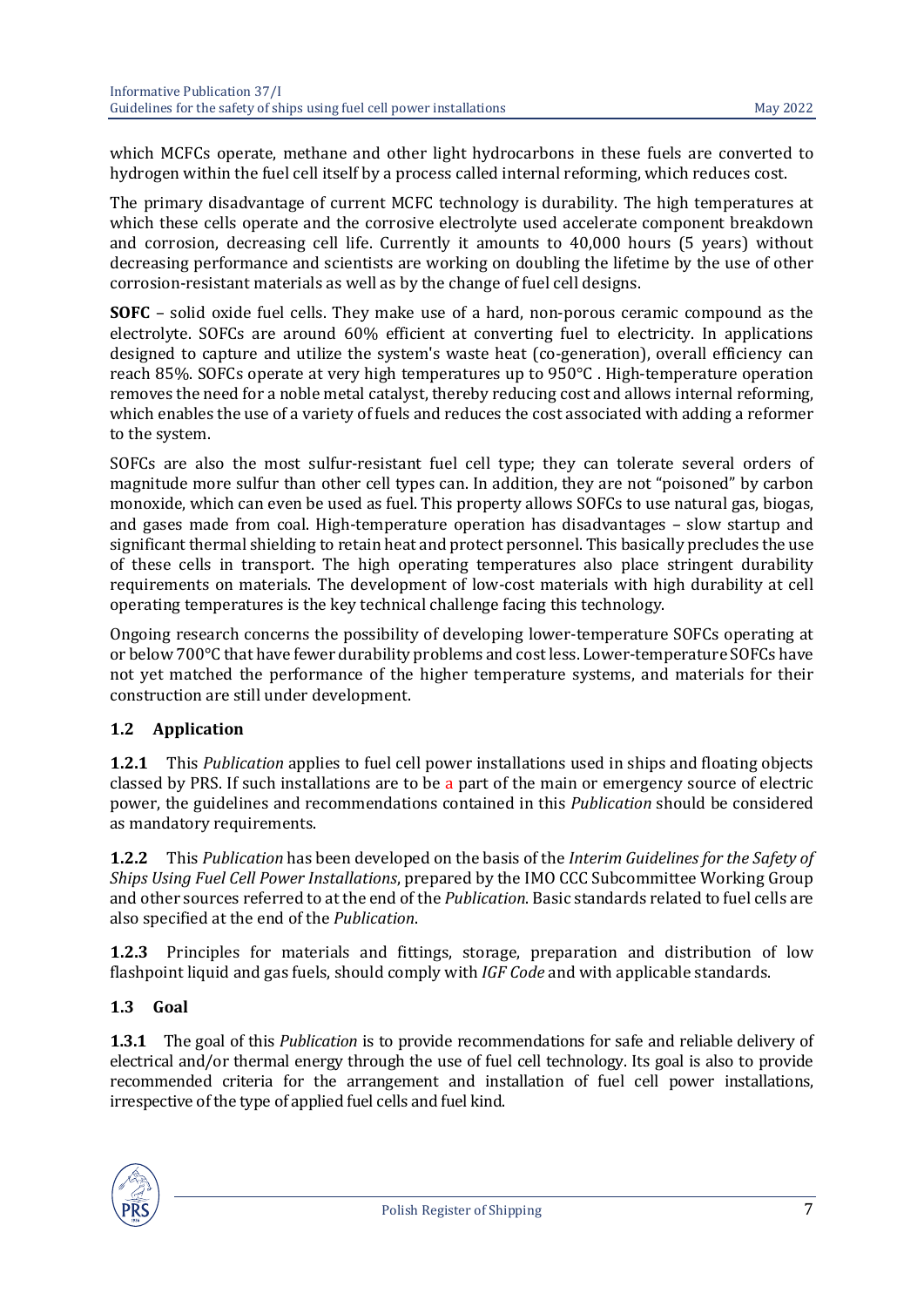#### <span id="page-7-0"></span>**1.4 Functional recommendations**

**1.4.1** The safety, reliability and dependability of the systems should be equivalent to that achieved with new and comparable conventional oil-fueled main and auxiliary machinery installations, regardless of the specific fuel cell type and fuel.

**1.4.2** The probability and consequences of fuel-related hazards should be limited to a minimum through arrangement and design of systems, such as ventilation, detection and safety actions. In the event of gas leakage or failure of the risk reducing measures, necessary safety actions should be initiated.

**1.4.3** The design philosophy should ensure that risk reducing measures and safety actions for the fuel cell power installation do not lead to an unacceptable loss of power.

**1.4.4** Hazardous areas should be restricted, as far as practicable, to minimize the potential risks that might affect the safety of the ship, persons on board and equipment.

**1.4.5** Equipment installed in hazardous areas should be minimized to that necessary for operational purposes and should be suitably and appropriately certified.

**1.4.6** Fuel cell spaces should be configured to prevent any unintended accumulation of explosive, flammable or toxic gas concentrations.

**1.4.7** System components should be protected against external damages.

**1.4.8** Sources of ignition in hazardous areas should be minimized to reduce the probability of explosions.

**1.4.9** Piping systems and overpressure relief arrangements that are of suitable design, construction and installation for their intended application should be provided.

**1.4.10** Machinery, systems and components should be designed, constructed, installed, operated, maintained and protected to ensure safe and reliable operation.

**1.4.11** Fuel cell spaces should be arranged and located such that a fire or explosion in either will not lead to an unacceptable loss of power or render equipment in other compartments inoperable.

**1.4.12** Suitable control, alarm, monitoring and shutdown systems should be provided to ensure safe and reliable operation.

**1.4.13** Fixed leakage detection systems suitable for all spaces and areas concerned should be arranged.

**1.4.14** Fire detection, protection and extinction measures appropriate to the hazards concerned should be provided.

**1.4.15** Commissioning, trials and maintenance of fuel systems and gas utilization machinery should satisfy the goal in terms of safety, availability and reliability.

**1.4.16** The technical documentation should permit an assessment of the compliance of the system and its components with the applicable rules, guidelines, design standards used and the principles related to safety, availability, maintainability and reliability.

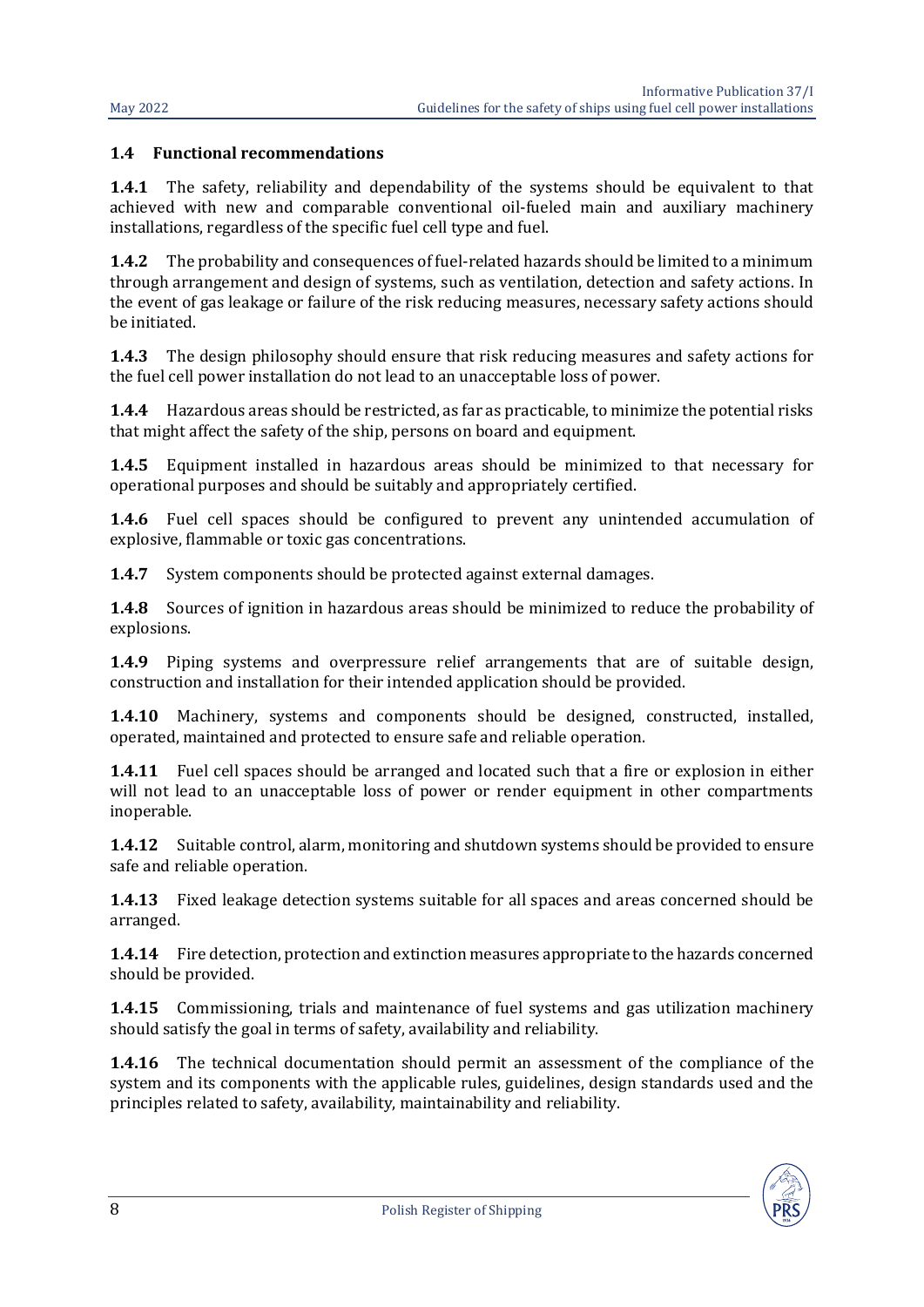**1.4.17** A single failure in a technical system or component should not lead to an unsafe or unreliable situation.

**1.4.18** Safe access should be provided for operation, inspection and maintenance.

#### <span id="page-8-0"></span>**1.5 Definitions**

For the purpose of this *Publication* definitions given in this section apply. Undefined terms have the same meaning as given in chapter II-2 of the *SOLAS Convention* and the *IGF Code*.

**1.5.1** *Fuel cell* is a source of electrical power in which the chemical energy of a fuel cell fuel is converted directly into electrical and thermal energy by electrochemical oxidation.

**1.5.2** *Fuel cell stack* means the assembly of cells, separators, cooling plates, manifolds and a supporting structure that electrochemically converts, typically, hydrogen-rich gas and airreactants to DC power, heat and other reaction products.

**1.5.3** *Fuel reformer* is the arrangement of all related fuel-reforming equipment for processing gaseous or liquid primary fuels to reformed fuel for use in the fuel cells.

**1.5.4** *Fuel cell power system* is the group of components which may contain fuel or hazardous vapours e.g. fuel cell(s), fuel reformers, if fitted, and associated piping systems.

**1.5.5** *Fuel cell power installation* is the fuel cell power system and other components and systems necessary to supply electrical power to the ship. It may also include ancillary systems necessary for the fuel cell operation.

**1.5.6** *Fuel cell space* is a space or enclosure containing fuel cell power systems or parts of fuel cell power systems.

**1.5.7** *Exhaust gas* is exhaust from the reformer or anode side of the fuel cell.

**1.5.8** *Exhaust air* is exhaust from the cathode side of the fuel cell.

**1.5.9** *Primary fuel* is fuel supplied to the fuel cell power system.

**1.5.10** *Reformed fuel* is hydrogen or hydrogen rich gas generated in the fuel reformer.

**1.5.11** *Process air* is air supply to the reformer and/or the cathode side of the fuel cell.

**1.5.12** *Ventilation air* is air used to ventilate the fuel cell space.

**1.5.13** *LEL* means lower explosive limit, which, in the context of these Interim Guidelines, should be taken as identical to the Lower Flammable Limit (LFL) and which is 4.0% vol. fraction for hydrogen\*.

**1.5.14** *Unacceptable loss of power* is when it is not possible to sustain or restore normal operation of the propulsion machinery in the event of one of the essential auxiliaries becoming inoperative, in accordance with *SOLAS Convention*, regulation II-1/26.3.



\_\_\_\_\_\_\_\_\_\_\_\_\_\_\_\_\_\_\_\_\_\_\_\_\_\_\_\_ \* For flammability limits for hydrogen refer to ISO /TR 15916:2015 on *Basic considerations for the safety of hydrogen systems*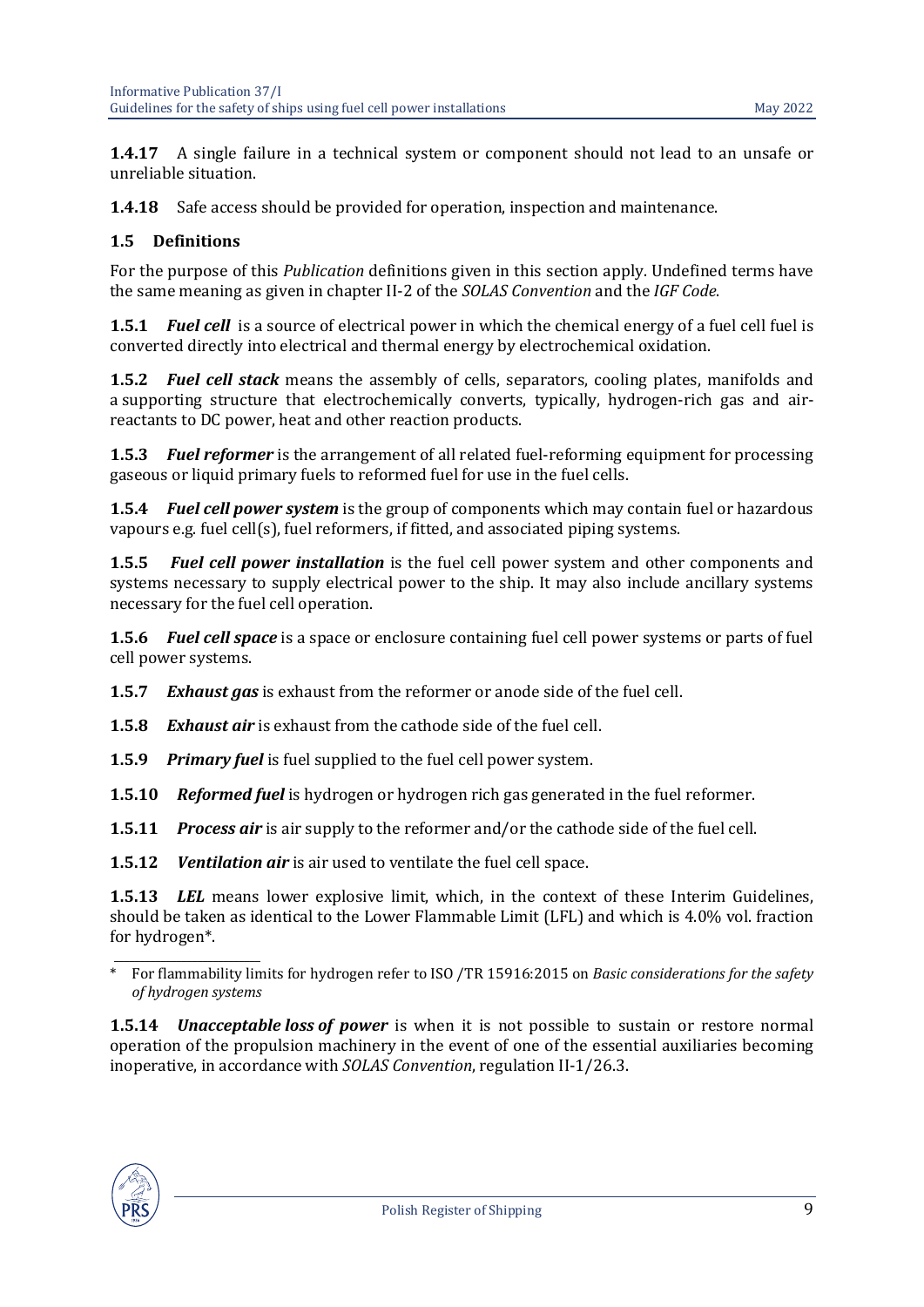#### <span id="page-9-0"></span>**1.6 Design documentation**

Design documentation should comprise the following items:

**1.6.1** General documentation of fuel cell power installation, containing:

- − General and functional description of the installation;
- − Description of safety actions of the installation;
- − Arrangement plan of the installation equipment on the ship;
- − Hazardous areas and zones plan
- − Risk analysis.

**1.6.2** Fuel cell space drawings, containing:

- − Arrangement plan of fuel cells/stacks;
- − Ventilation system and, where installed, space inerting system;
- − Electrical installations in the compartment;
- − Passive (structural) and active (extinguishing system) fire protection.

**1.6.3** Primary/reformed fuel system drawings, containing:

- − Fuel bunkering and storage system;
- − Fuel reforming system;
- − System of fuel supply to cells;
- − Systems of pressure release and purge outlets of gas fuel piping;
- − Fuel tanks vents;
- − Calculations of pipeline diameters;
- − Selection of equipment and fittings;
- − List of pressure components;
- − List of installation materials and components;
- − List of certificates and compliance documents.

**1.6.4** Documentation of control, monitoring and safety systems and auxiliary systems, containing:

- − Fuel cell operation control and monitoring system;
- − Description of alarm conditions;
- − Safety actions system;
- − Fuel cells emergency shutdown system (ESD);
- − Gas detection and alarm system;
- − Fire detection and alarm systems;
- − System of discharge of reaction products from fuel cells;
- − Fuel cell cooling system.

**1.6.5** Documentation of electrical system of fuel cell power installations.

<span id="page-9-1"></span>**1.6.6** Final acceptance and tests programme of fuel cell power installation.

#### **1.7 Certificates and documents of compliance**

Fuel cell installation equipment and components should be delivered with adequate certificates and/or documents of compliance. PRS decides each time on the kind of required certificate/ document of compliance.

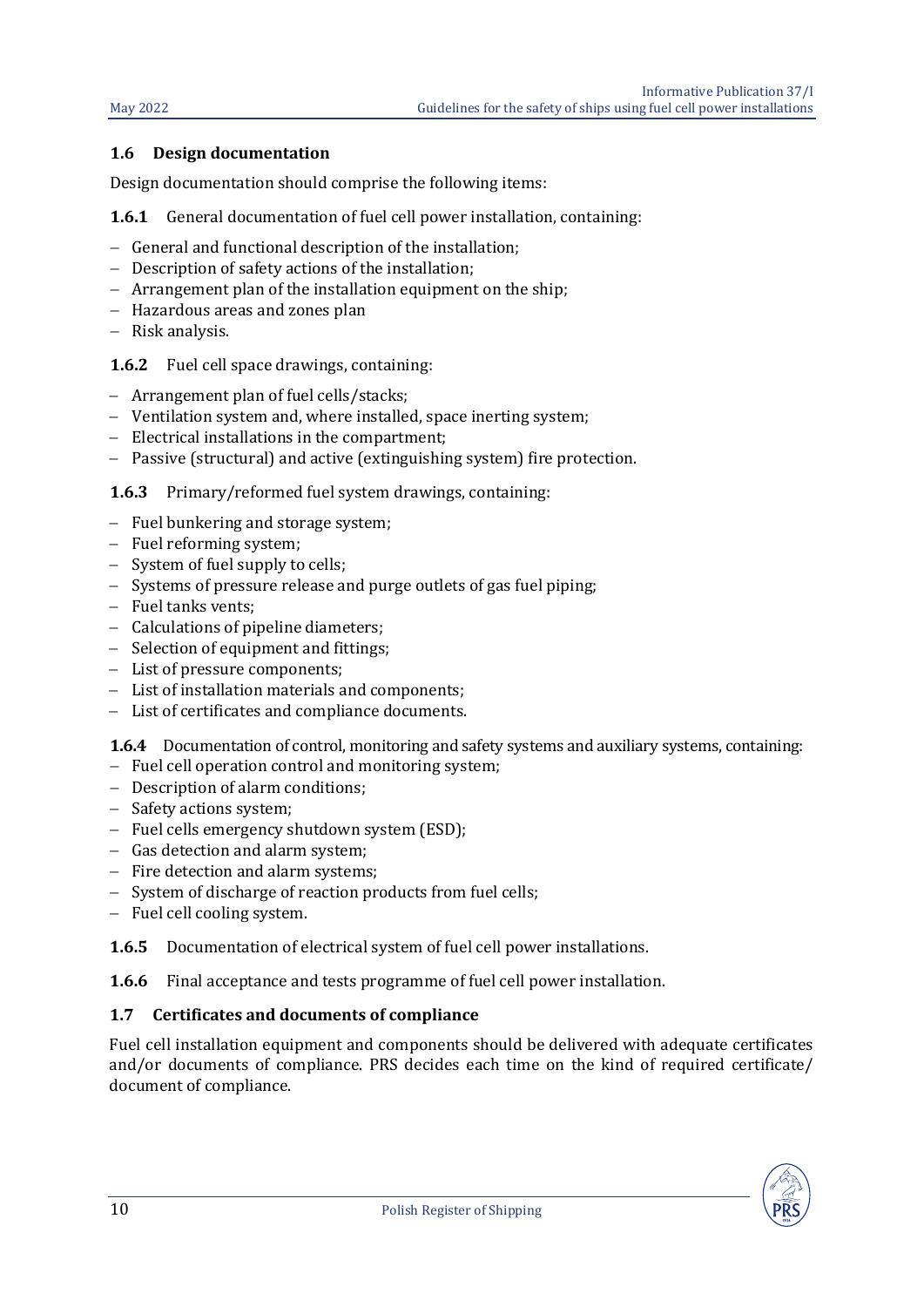#### <span id="page-10-0"></span>**1.8 Operational documentation**

Documentation for the safe operation and maintenance of fuel cell power installation should be available on board, including:

- **1** design documentation of fuel cell power installations mentioned in para 1.6;<br>**2** user manual of all systems and devices of fuel cell power installations mentioned
- **2** user manual of all systems and devices of fuel cell power installations mentioned in para 1.9;<br>3 maintenance plan mentioned in para 1.10.
- **.3** maintenance plan mentioned in para 1.10.

#### <span id="page-10-1"></span>**1.9 User manual**

**1.9.1** User manual of fuel cell power installations, mentioned in para 1.8.2 should contain at least:

- **.1** general information on ship operation, including fuel bunkering procedures and, where applicable, unloading, sampling, inerting and gas freeing procedures;
- **.2** specific properties of primary and reformed fuels used in the fuel cell power installation and special equipment necessary for safe handling of the fuel in question;
- **.3** emergency procedures to be taken in the event of leakage, fire or poisoning;
- **4** how to operate fixed and portable equipment for detecting dangerous gas concentration;<br>**5** how to operate emergency shutdown systems (ESD), if fitted; and
- **.5** how to operate emergency shutdown systems (ESD), if fitted; and **.6** diagram of the primary and reformed fuel systems.
- **.6** diagram of the primary and reformed fuel systems.

**1.9.2** Diagram of the primary and reformed fuel systems should be permanently displayed in the fuel cell space.

#### <span id="page-10-2"></span>**1.10 Maintenance plan**

The maintenance plan should include the schedule and information for periodic inspection, testing and maintenance for all systems related to the fuel cell power installation.

#### <span id="page-10-3"></span>**2 MATERIALS**

#### <span id="page-10-4"></span>**2.1 General recommendations for materials**

**2.1.1** The materials within the fuel cell power installation should be suitable for the intended application and should comply with recognized standards.

**2.1.2** The use of combustible materials within the fuel cell power system should be kept to a minimum.

**2.1.3** Austenitic stainless steel should be used for materials in contact with reformed fuel. Other materials may be approved after special consideration by PRS.

#### <span id="page-10-6"></span><span id="page-10-5"></span>**3 FUEL CELL POWER INSTALLATION DESIGN**

#### **3.1 General recommendations**

**3.1.1** A risk analysis shall be carried out for each new or changed concept or configuration of a fuel cell power installation to ensure that any hazards arising from the use of fuel cells that affect ship integrity are covered. Attention should be paid to installation, operation and maintenance hazards following any foreseeable failure.

**3.1.2** The risk should be analyzed using acceptable and recognized risk analysis techniques. Factors such as mechanical damage to components, operational and weather-related influences, electrical faults, unwanted chemical reactions, toxicity, auto-ignition of fuels, fire, explosion and

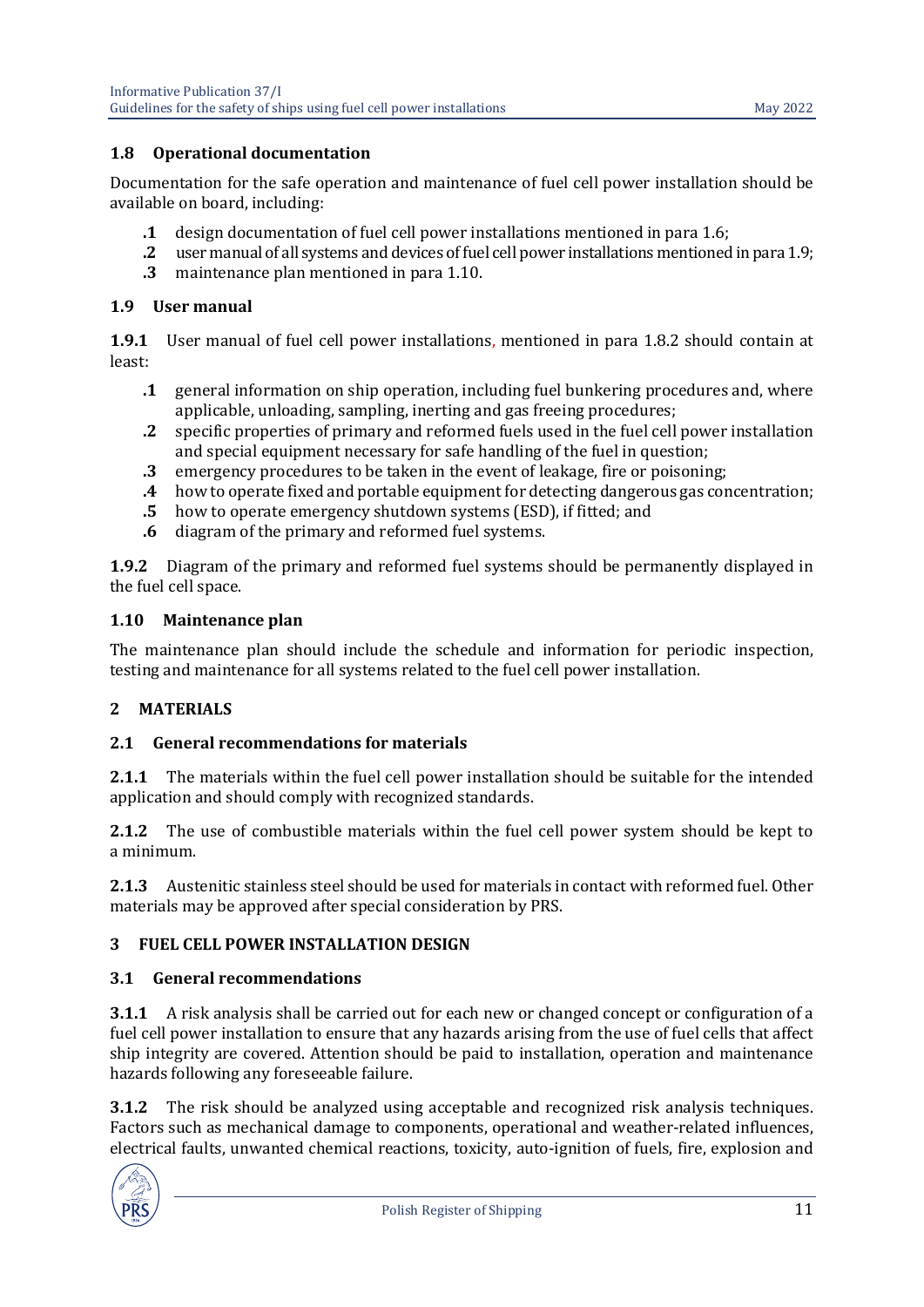short term power supply failure (blackout) should as a minimum be considered. The analysis should ensure that risks are eliminated wherever possible. Risks that cannot be eliminated should be mitigated as necessary.

**3.1.3** The fuel cell power installation design should ensure that a single failure in the installation should not lead to an unacceptable loss of power.

**3.1.4** The fuel cell power installation should be so designed that in case of emergency the recommended safety actions should not lead to an unacceptable loss of power.

#### <span id="page-11-0"></span>**3.2 Piping arrangement for fuel cell power system**

All pipes containing hydrogen or reformed fuel for fuel cell power systems, where fitted, should:

- **.1** not be led through enclosed spaces outside of fuel cell spaces;
- **.2** be fully welded, as far as practicable;
- **.3** be arranged to minimize the number of connections; and
- **.4** use fixed hydrogen detectors being capable of detecting a hydrogen leak in places where leakage of hydrogen may occur, such as valves, flanges and seals.

#### <span id="page-11-1"></span>**3.3 Exhaust gas and exhaust air outlets**

**3.3.1** Exhaust gases and exhaust air from the fuel cell power systems should not be combined with any ventilation except ventilation serving fuel cell spaces and should be led to a safe location in the open air.

**3.3.2** If the presence of explosive gases cannot be excluded, the exhaust air and/or exhaust gas should be arranged as an outlet from a hazardous area.

#### <span id="page-11-2"></span>**3.4 Purge gas outlets**

Purge piping from the fuel cell power systems should be led separately to the open air and should be arranged as an outlet from a hazardous zone.

#### <span id="page-11-3"></span>**3.5 Fuel cell spaces**

#### **3.5.1 General recommendations**

**3.5.1.1** Fuel cell power installations should be designed for automatic operation and equipped with all the monitoring and control facilities required for safe operation of the system.

**3.5.1.2** It should be possible to shut down the fuel cell power system from an easily accessible location outside the fuel cell spaces.

**3.5.1.3** Means to safely remove the primary and reformed fuel from the fuel cell power system should be provided.

**3.5.1.4** Means should be provided to set a fuel cell power installation into a safe state for maintenance and shutdown.

**3.5.1.5** For the auxiliary systems of the fuel cell power system, where primary fuel or reformed fuel may leak directly into a system medium (e.g. cooling water), such auxiliary systems should be equipped with appropriate extraction and detection means fitted as close as possible after the media outlet from the system in order to prevent gas dispersion. Gas extracted from the auxiliary system media should be vented to a safe location on the open deck.

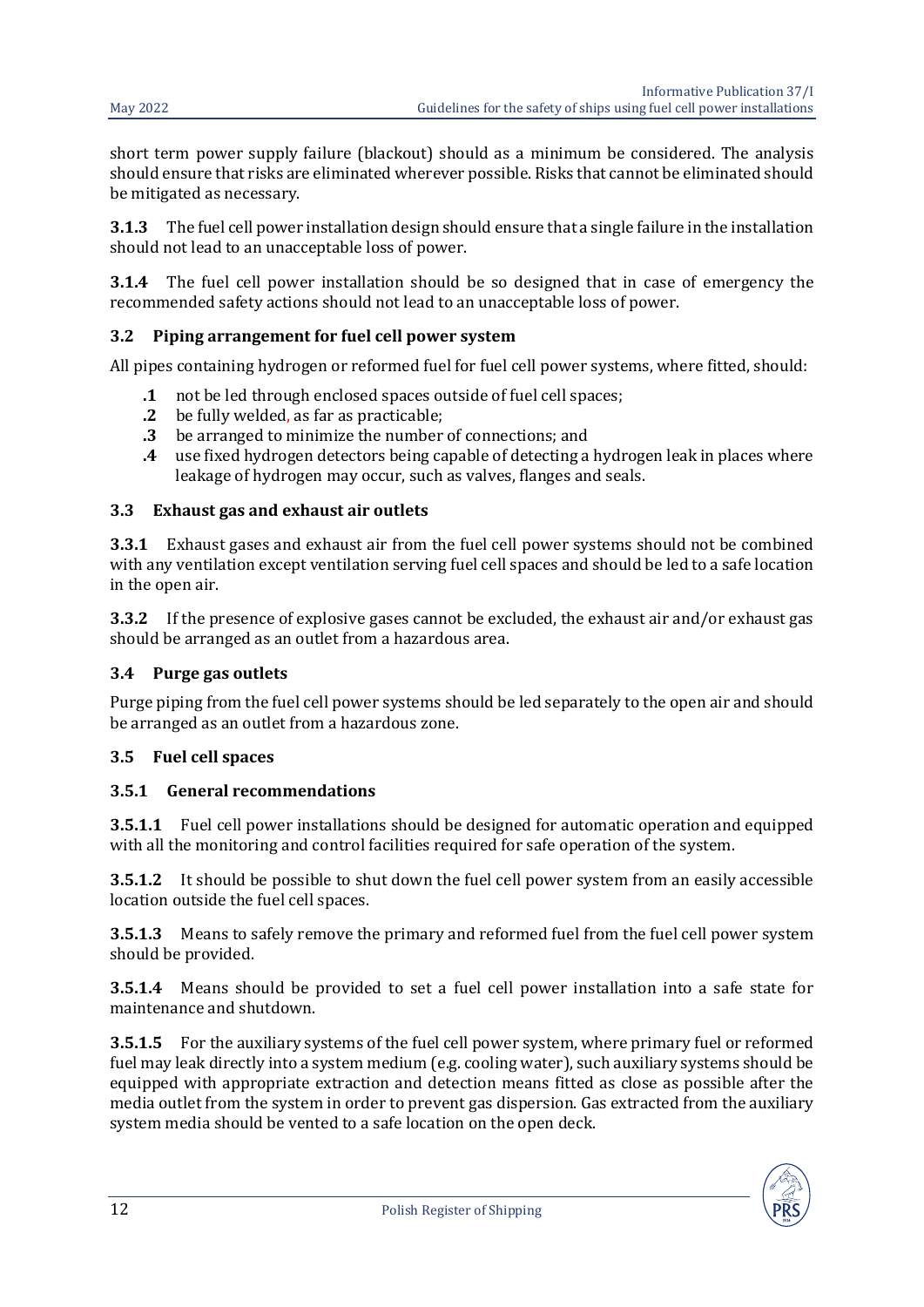**3.5.1.6** The reforming equipment, if fitted, may be an integrated part of the fuel cell or arranged as an independent unit with reformed fuel piping connected to the fuel cell(s).

**3.5.1.7** Fuel cell spaces boundaries should be gastight towards other enclosed spaces in the ship.

**3.5.1.8** Fuel cell spaces should be designed to safely contain fuel leakages and they should be provided with suitable leakage detection systems and should be arranged to avoid the accumulation of hydrogen-rich gas\* by having simple geometrical shape and no obstructing structures in the upper part.

\_\_\_\_\_\_\_\_\_\_\_\_\_\_\_\_\_\_\_\_\_\_\_\_\_\_\_\_  $*$  See also IEC 60079-10-1:2020.

**3.5.1.9** Fuel cell spaces containing fuel reformers should also comply with the recommendations relevant for the primary fuel.

**3.5.1.10** Tanks for intermediate storage of primary or reformed fuel, if necessary, should be located outside the fuel cell space containing the fuel cells.

**3.5.1.11** In principle, the surface temperature of components and pipes in the fuel cell space should never be above the auto-ignition temperature for the fuel used.

**3.5.1.12** Fuel cell power systems with reformed fuel temperatures above the auto-ignition temperature should be subject to special consideration by risk analysis.

#### **3.5.2 Location and access**

**3.5.2.1** Fuel cell spaces should be arranged outside of accommodation spaces, service spaces, machinery spaces of category A and control stations.

**3.5.2.2** Where an independent and direct access to the fuel cell spaces from the open deck cannot be arranged, access to fuel cell spaces should be through an air lock, complying with the *IGF Code*.

**3.5.2.3** An air lock need not be used if appropriate technical provisions are made such that access to the space is not required and not made possible before the equipment inside is safely shut down, isolated from the fuel system, drained of leakages and the inside atmosphere is confirmed gas-free.

**3.5.2.4** These technical provisions include but are not limited to:

- **.1** all controls recommended for safe operation and gas freeing of the equipment and space should be provided for remote operation from outside the space;
- **.2** all parameters recommended for safe operation and gas freeing should be remotely monitored and alarms should be given;
- **.3** the space openings should be equipped with an interlock preventing operation of fuel cell power system with the space open;
- **.4** the spaces should be provided with suitable fuel leakage collection and draining arrangements for remote operation from outside the space; and
- **.5** provisions should be made that the fuel equipment inside can be isolated from the fuel system, drained of fuel and purged safely for maintenance.

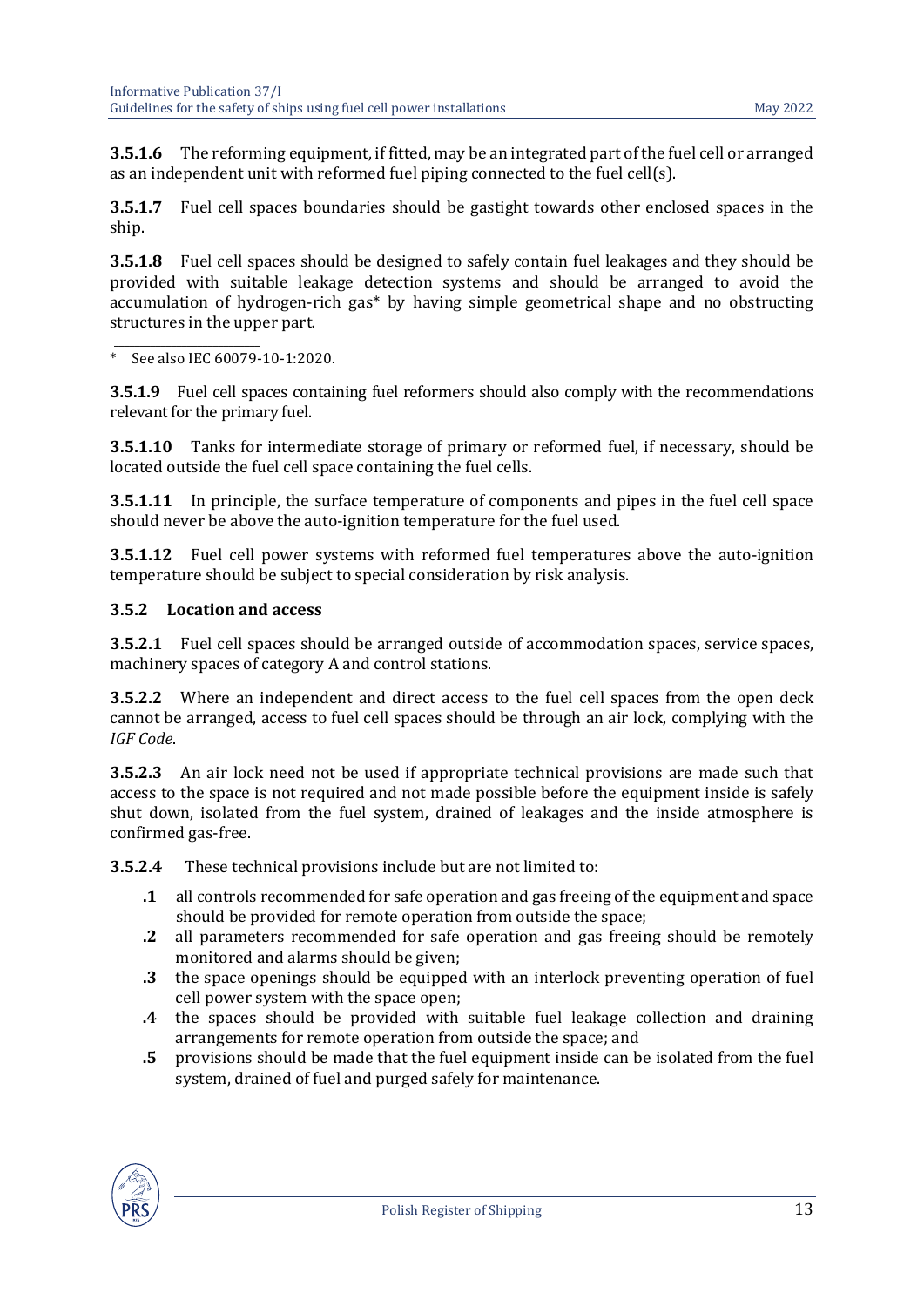#### **3.5.3 Atmospheric control of fuel cell spaces**

#### **3.5.3.1 General information**

Protection of fuel cell spaces by an external boundary that encloses components where fuel is fed can be achieved by ventilation or inerting. These methods should be equally acceptable to ensure the safety of the space.

#### **3.5.3.2 Ventilation of fuel cell spaces**

**3.5.3.2.1** Fuel cell spaces should be equipped with an effective mechanical ventilation system to maintain underpressure of the complete space, taking into consideration the density of potentially leaking fuel gases.

**3.5.3.2.2** For fuel cell spaces on open decks, overpressure ventilation may be considered.

**3.5.3.2.3** The ventilation rate in fuel cell spaces should be sufficient to dilute the average gas/vapour concentration below 25% of the LFL in all maximum probable leakage scenarios due to technical failures.

**3.5.3.2.4** Any ducting used for the ventilation of fuel cell spaces should not serve any other space.

**3.5.3.2.5** Ventilation ducts from spaces containing reformed fuel piping or release sources should be designed and arranged such that any possibility for gas to accumulate is avoided.

**3.5.3.2.6** Two or more fans should be installed for the ventilation of the fuel cell space providing 100% redundancy upon loss of one fan. 100% ventilation capacity should also be supplied from the emergency source of power.

**3.5.3.2.7** In case of failure of one fan, automatic changeover to another fan should be provided and indicated by an alarm.

**3.5.3.2.8** In case of loss of ventilation or loss of underpressure in the fuel cell space, the fuel cell power system should carry out an automatic, controlled shutdown of the fuel cell and isolation of the fuel supply.

**3.5.3.2.9** Ventilation air inlets for fuel cell spaces should be taken from areas which, in the absence of the considered inlet, would be non-hazardous.

**3.5.3.2.10** Ventilation air inlets for non-hazardous enclosed spaces should be taken from nonhazardous areas located at least 1.5 m away from the boundaries of any hazardous area.

**3.5.3.2.11** Ventilation air outlets from fuel cell spaces should be located in an open area which, in the absence of the considered outlet, would be of the same or lesser hazard than the ventilated space.

#### **3.5.3.3 Inerting the atmosphere of fuel cell spaces**

Inerting may be accepted for atmospheric control of the fuel cell spaces, provided that:

- **.1** protection by inerting is only acceptable where a fuel cell space is not possible to enter during inerting or when inerted, and sealing arrangements should ensure that leakages of inert gas to adjacent spaces are prevented;
- **.2** the inerting system complies with chapter 15 of the *FSS Code* and paragraphs 6.13 and 6.14 of the *IGF Code*;

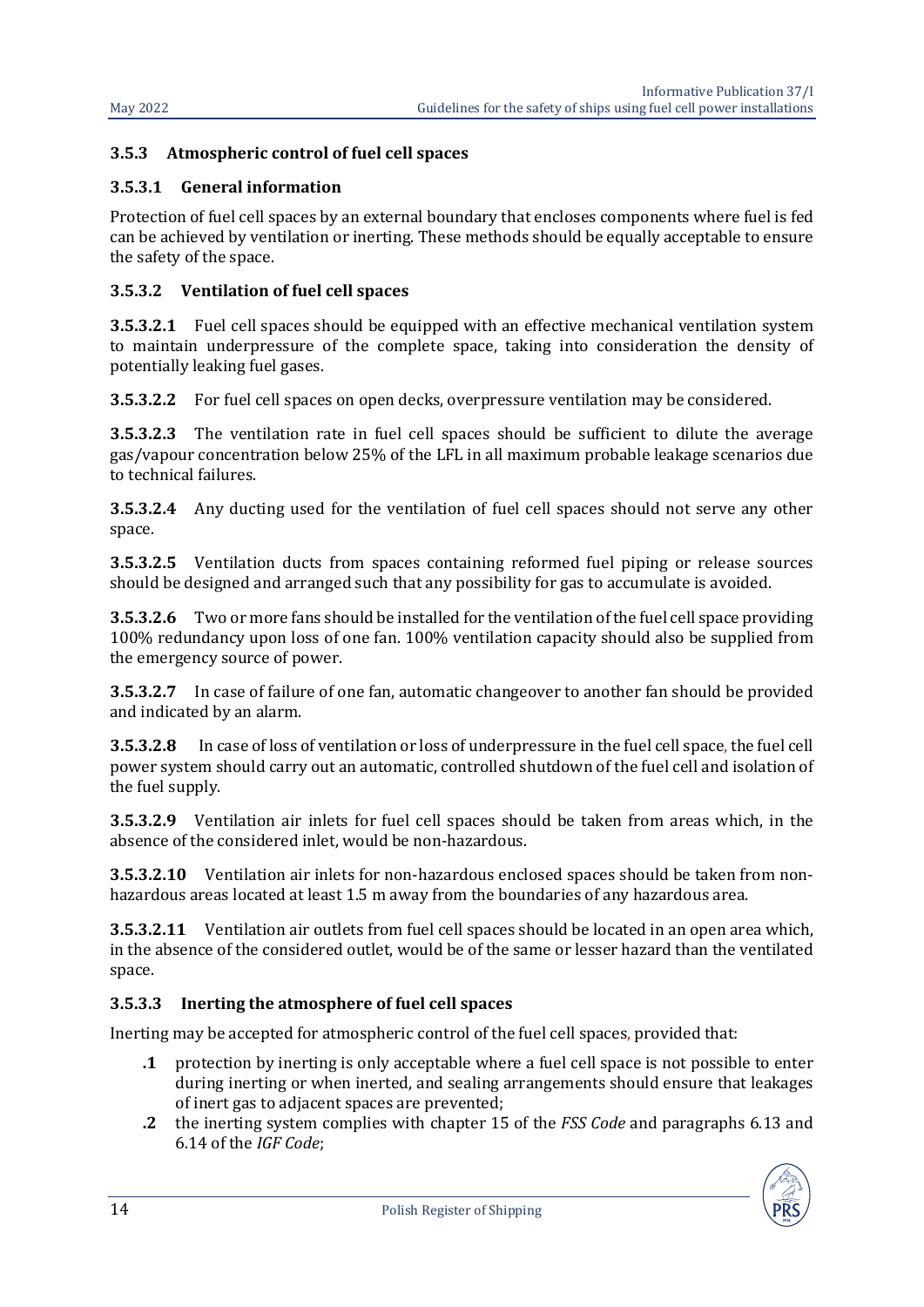- **.3** the pressure of inerting media should always be kept positive and monitored;<br>**4** any change in the pressure, indicating a breach of the external outer boundary on
- **.4** any change in the pressure, indicating a breach of the external outer boundary of fuel cell space, or a breach of the boundary with a space where fuel is flowing (e.g. fuel cell stack, reformer) should activate a controlled shut-off of the fuel supply;
- **.5** fuel cell space should be equipped with a mechanical ventilation to evacuate the inerting agent, after an inerting release has been initiated;
- **.6** access to the inerted fuel cell space should be only possible when the space is completely ventilated by fresh air and the fuel supply is interrupted and depressurized or purged; and
- **.7** the inerting system should not be operable under ongoing maintenance or inspection.

#### <span id="page-14-0"></span>**4 FIRE SAFETY**

#### <span id="page-14-1"></span>**4.1 General recommendations on fire and explosion safety**

**4.1.1** Fuel cell spaces should be designed to provide a geometrical shape that will minimize the accumulation of gases or formation of gas pockets.

**4.1.2** The fuel cell space should be regarded as a machinery space of category A according to *SOLAS Convention,* chapter II-2 for fire protection purposes.

**4.1.3** Fuel cell space should be bounded by "A-60" class divisions. Where this is deemed to be impracticable, alternative boundary designs that provide for an equivalent level of safety may be accepted.

#### <span id="page-14-2"></span>**4.2 Fire detection and alarm system**

**4.2.1** A fixed fire detection and fire alarm system complying with the *FSS Code* should be provided.

**4.2.2** The type and arrangement of the fire detection system should be selected with due consideration of the fuels and combustible gases which may be present in fuel cell power installations.

**4.2.3** Fuel cell spaces should be fitted with suitable\* fire detectors. Smoke detectors alone are not considered sufficient for rapid detection of a fire when gaseous fuels are used.

\_\_\_\_\_\_\_\_\_\_\_\_\_\_\_\_\_\_\_\_\_\_\_\_\_\_\_\_ \* For the selection of suitable fire detectors, *ISO/TR 15916:2015* can be taken into account.

#### <span id="page-14-3"></span>**4.3 Fire and explosion protection**

**4.3.1** Fuel cell spaces separated by a single bulkhead should have sufficient strength to withstand the effects of a local gas explosion in either space, without affecting the integrity of the adjacent space and equipment within that space.

**4.3.2** Failures leading to dangerous overpressure, e.g. gas pipe ruptures or blow out of gaskets should be mitigated by suitable explosion pressure relief devices and ESD arrangements.

**4.3.3** The probability of a gas accumulation and explosion in fuel cell spaces should be minimized by a mitigating strategy which may include one or more of the below:

- **.1** purging the fuel cell power system before initiating the reaction;
- **.2** purging the system as necessary after shutdown;
- **.3** providing failure monitoring in the fuel cell fuel containment systems;

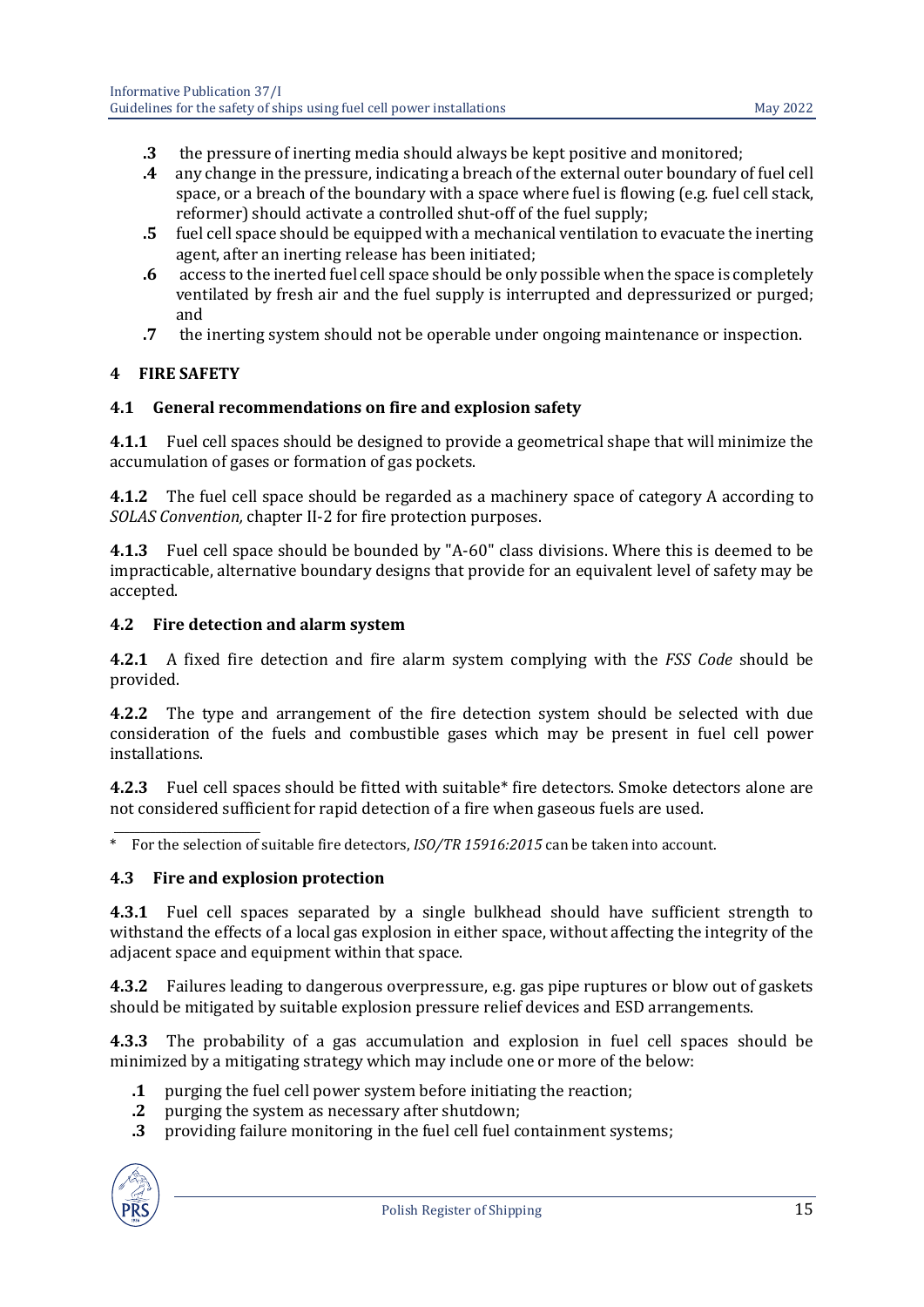- **.4** monitoring potential contamination of air into fuel cells fuel lines, or fuel cells fuel into air pipes;
- **.5** monitoring pressures and temperatures;
- **.6** implementing a pre-programmed sequence to contain or manage the propagation of the reaction to other sections of the fuel cell system or to the surrounding space; and
- **.7** any other strategy accepted by PRS.

#### <span id="page-15-0"></span>**4.4 Fire extinguishing**

**4.4.1** A fixed fire-extinguishing system is recommended for fuel cell spaces.

**4.4.2** The fire-extinguishing system should be suitable for use with the specific primary and reformed fuel and fuel cell technology proposed. PRS may accept any alternative fire safety measures if the equivalence of the measure is demonstrated by a risk assessment considering the characteristics of fuels for use.

**4.4.3** Fixed fire-extinguishing systems should be selected having due regard to the fire growth potential of the protected spaces and should be readily available

#### <span id="page-15-1"></span>**4.5 Fire dampers**

**4.5.1** Air inlet and outlet openings should be provided with fail-safe automatic closing fire dampers which should be operable from outside the fuel cell space.

<span id="page-15-2"></span>**4.5.2** Before actuation of the fire extinguishing system, the fire dampers should be closed.

#### **5 ELECTRICAL SYSTEMS**

### <span id="page-15-3"></span>**5.1 General recommendations on electrical systems**

**5.1.1** Electrical equipment should not be installed in hazardous areas unless essential for operational purposes or safety enhancement.

**5.1.2** Where electrical equipment including components of fuel cell systems is installed in hazardous areas it should be selected, installed and maintained in accordance with standards at least equivalent to those acceptable to the IMO\*

**5.1.3** It should be ensured that the fuel cell can be disconnected from the electrical load at any load condition.

**5.1.4** Means should be provided for protection of the fuel cell installation against short circuits and flow of reverse current.

#### <span id="page-15-4"></span>**5.2 Hazardous area classification**

#### **5.2.1 General**

**5.2.1.1** In order to facilitate the selection of appropriate electrical apparatus and the design of suitable electrical installations, hazardous areas are divided into zones 0, 1 and 2, according to 5.2.2. In cases where the prescriptive provisions in 5.2.2 are deemed to be inappropriate, area classification according to IEC 60079-10-1:2020 should be applied with special consideration by PRS.



\_\_\_\_\_\_\_\_\_\_\_\_\_\_\_\_\_\_\_\_\_\_\_\_\_\_\_\_ \* Refer to standards *IEC 60079-10-1:2020 Explosive atmospheres Part 10-1: Classification of areas – Explosive gas atmospheres and guidance* and informative examples given in *IEC 60092-502:1999, Electrical Installations in Ships – Tankers – Special Features for tankers*.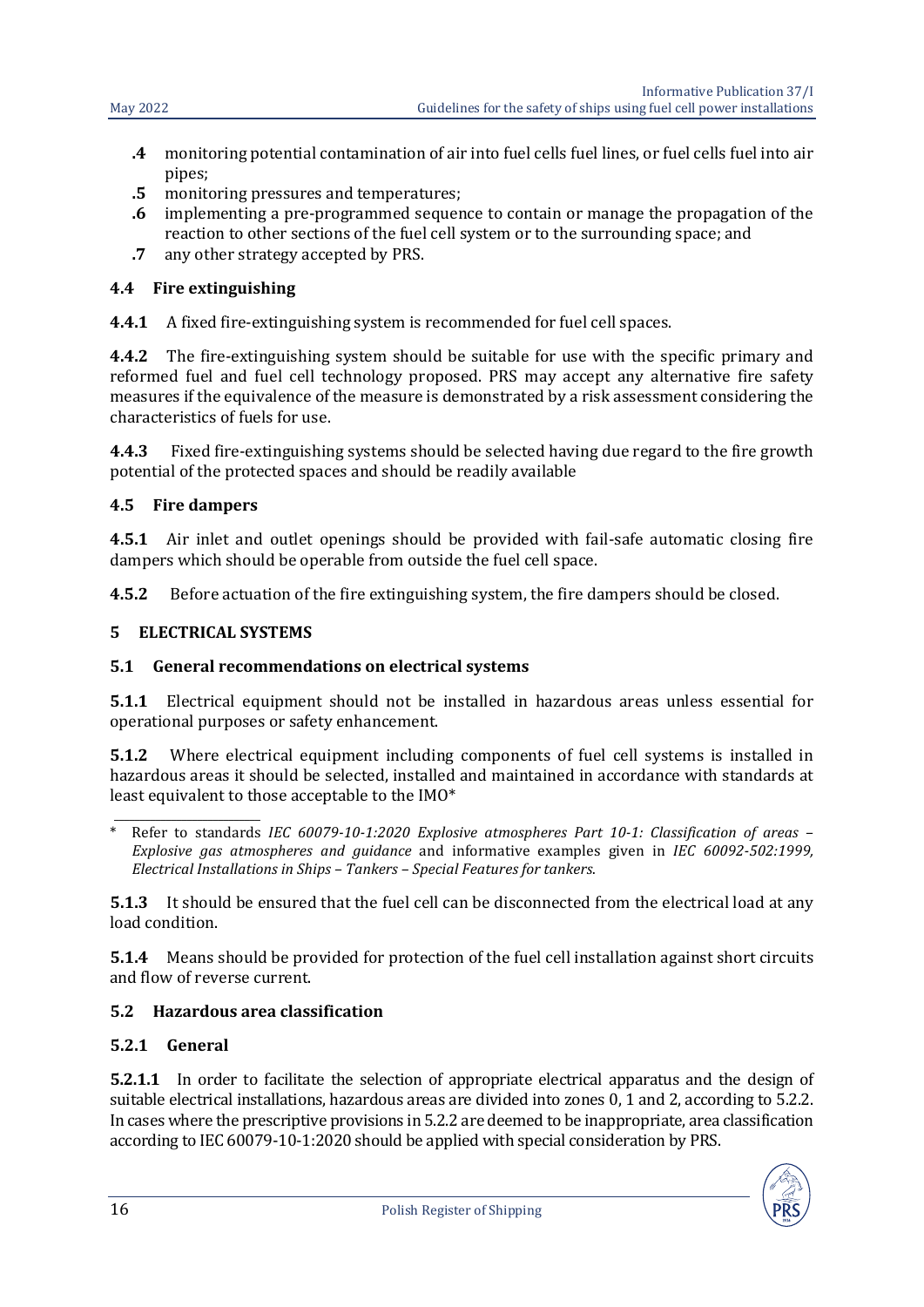#### **5.2.1.2** Ventilation ducts should have the same area classification as the ventilated space.

#### **5.2.2 Definition of zones**

#### **5.2.2.1 Hazardous areas zone 0**

− The interiors of buffer tanks, reformers, pipes and equipment containing low-flashpoint fuel or reformed fuel, any pipework of pressure-relief or other venting.

#### **5.2.2.2 Hazardous areas zone 1**

- − Areas on open deck, or semi-enclosed spaces on deck, within 3 m of any hydrogen or reformed fuel or purge gas outlets or fuel cell space ventilation outlets.
- − Areas on open deck, or semi-enclosed spaces on deck within 3 m of fuel cell exhaust air and exhaust gas outlets.
- − Areas on open deck or semi-enclosed spaces on deck within 1.5 m of fuel cell space entrances, fuel cell space ventilation inlets and other openings into zone 1 spaces.
- − Areas on open deck or semi-enclosed spaces within 3 m of spaces in which other sources of release of hydrogen or reformed fuel are located.
- − Fuel cell spaces.

#### **5.2.2.3 Hazardous areas zone 2**

- − Areas within 1.5 m surrounding open or semi-enclosed spaces of zone 1 as specified above, if not otherwise specified.
- <span id="page-16-0"></span>− Air locks.

#### **6 CONTROL, MONITORING AND SAFETY SYSTEMS**

#### <span id="page-16-1"></span>**6.1 General recommendations on control, monitoring and safety systems**

**6.1.1** Safety related parts of the fuel cell control systems should be designed independent from any other control and monitoring systems or should comply with the process as described in industry standards acceptable to the IMO\* for the performance level or equivalent.

\_\_\_\_\_\_\_\_\_\_\_\_\_\_\_\_\_\_\_\_\_\_\_\_\_\_\_\_ \* Refer to *ISO 13849-1:2015-06*

<span id="page-16-2"></span>**6.1.2** The fuel cell should be monitored according to the manufacturer's recommendations.

#### **6.2 Gas or vapour detection**

**6.2.1** A permanently installed gas/vapour detection system should be provided for:

- **.1** fuel cell spaces;<br>**.2** air locks (if any)
- **.2** air locks (if any);<br>**.3** expansion tanks/
- **.3** expansion tanks/degassing vessels in the auxiliary systems of the fuel cell power system where primary fuel or reformed fuel may leak directly into a system medium (e.g. cooling water); and
- **.4** other enclosed spaces where primary/reformed fuel may accumulate.

**6.2.2** The detection systems should continuously monitor the space for gas/vapour presence. The number of detectors in the fuel cell space should be considered taking into account the size, layout and ventilation of the space. The detectors should be located where gas/vapour may accumulate and/or in the ventilation outlets. Gas dispersal analysis or a physical smoke test should be used to find the best arrangement.

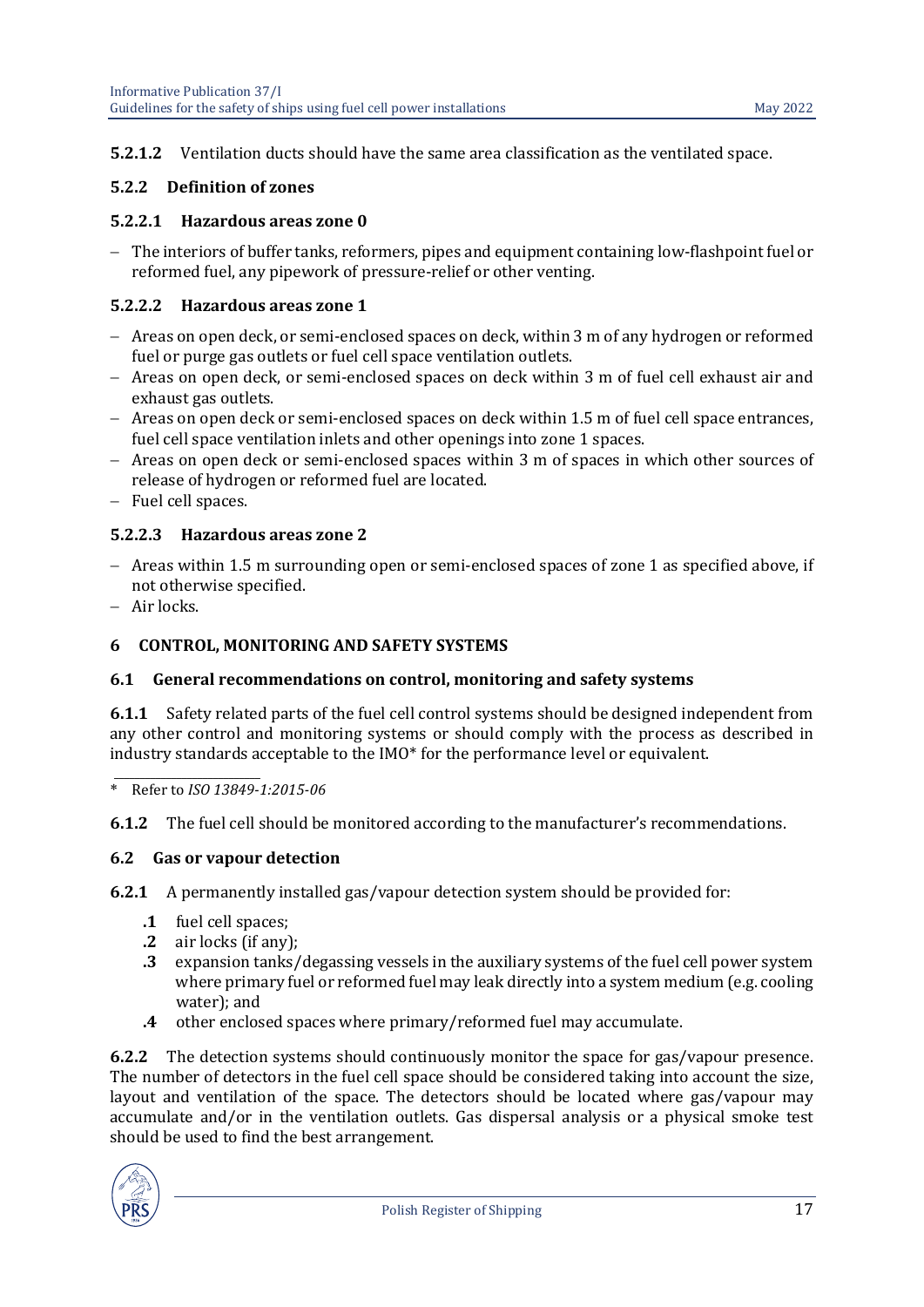**6.2.3** Two independent gas detectors located close to each other are necessary for redundancy reasons. If the gas detector is of the self-monitoring type, the installation of a single gas detector can be permitted.

#### <span id="page-17-0"></span>**6.3 Ventilation performance**

In order to verify the performance of the ventilation system, a detection system of the ventilation flow and of the fuel cell space pressure should be installed. A running signal from the ventilation fan motor is not sufficient to verify performance.

#### <span id="page-17-1"></span>**6.4 Bilge wells**

Bilge wells in fuel cell spaces should be provided with level sensors.

#### <span id="page-17-2"></span>**6.5 Manual emergency shutdown**

Manual activation of emergency shutdown (ESD) should be arranged in the following locations as applicable:

- **.1** navigation bridge;
- **.2** onboard safety centre;<br>**.3** engine control room;
- **.3** engine control room;<br>**.4** fire control station; an
- 
- **.4** fire control station; and<br>**.5** adjacent to the exit of th **.5** adjacent to the exit of the fuel cell space

#### <span id="page-17-3"></span>**6.6 Actions of the alarm system and safety system**

#### **6.6.1 Gas or vapour detection**

**6.6.1.1** Gas/vapour detection in a fuel cell space above a gas or vapour concentration of 20% LEL should cause an alarm.

**6.6.1.2** Gas/vapour detection in a fuel cell space above a gas or vapour concentration of 40% LEL should shut-down the affected fuel cell power system and disconnect ignition sources and should result in automatic closing of all valves necessary to isolate the leakage. If not certified for operation in zone 1 hazardous areas, the fuel cell stack should be immediately electrically isolated and de-energized. Valves in the primary fuel system supplying liquid or gaseous fuel to the fuel cell space should close automatically.

**6.6.1.3** Gas/vapour detection should be provided in the fuel cell's coolant "supply/header" tank, and this should cause an alarm.

### **6.6.2 Liquid detection**

Detection of unintended liquid leakages in the fuel cell space should trigger an alarm. A possible means of detection would be a bilge high-level alarm.

### **6.6.3 Loss of ventilation**

**6.6.3.1** Loss of ventilation in a fuel cell space should result in an automatic shutdown of the fuel cell by the process control within a limited period of time. The period for the shutdown by process control should be considered on a case-by-case basis based on the risk analysis.

**6.6.3.2** After the period has expired, a safety shut down should be carried out.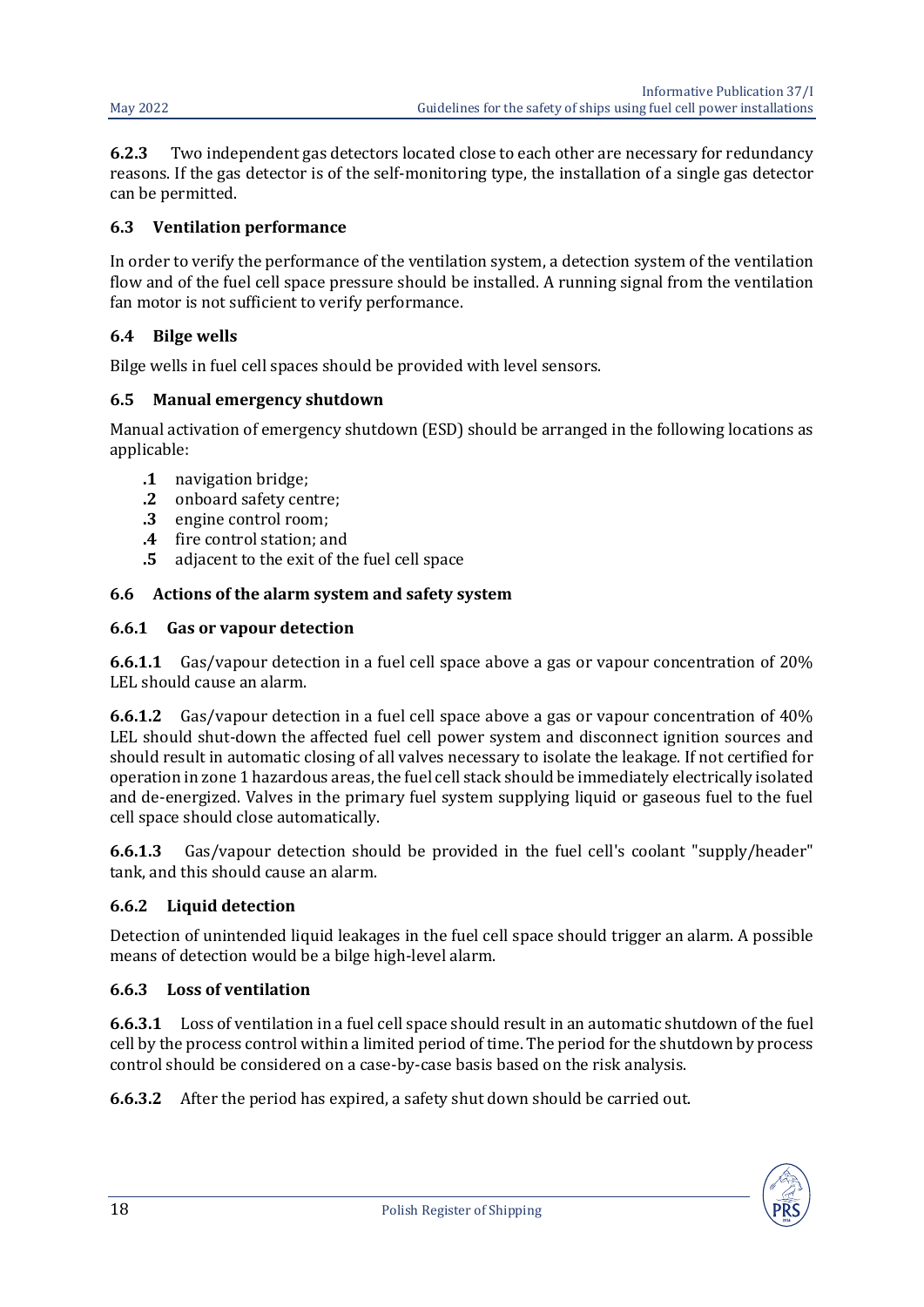#### **6.6.4 Emergency shutdown push buttons**

Actuation of the emergency shutdown (ESD) push button should interrupt the fuel supply to the fuel cell space and de-energize the ignition sources inside the fuel cell space.

#### **6.6.5 Loss of fuel cell coolant**

Loss of fuel cell coolant should result in an automatic shutdown of the fuel cell by the process control within a limited period of time. To prevent a potential coolant release in the fuel cell space, a secondary containment of the coolant pipe should be provided or the equipment within the fuel cell enclosure should be protected from a coolant release. Consideration should be given to the safe removal of the coolant.

#### **6.6.6 Fire detection**

Fire detection within the fuel cell space should initiate automatic shutdown and isolation of the fuel supply.

#### **6.6.7 Fuel cell high-temperature shutdown**

For fuel cell spaces rated as hazardous zone 1 where the fuel cell stack is not certified for operation in hazardous zone 1 and the surface temperature of the fuel cell stack exceeds 300°C, the fuel cell power system should immediately shut down and isolate the affected fuel cell space.

#### <span id="page-18-0"></span>**6.7 Alarms**

**6.7.1** The alarm provisions in section 6.6, as well as Table 1, specify fuel cell power installation alarms.

**6.7.2** Alarms additional to the ones provided in Table 1 may be recommended for unconventional or complex fuel cell power installations.

|                                                                                                      | <b>Alarm conditions</b> |
|------------------------------------------------------------------------------------------------------|-------------------------|
| Gas detection at 20% LEL                                                                             |                         |
| Fuel cell spaces                                                                                     | <b>HA</b>               |
| Expansion tanks/degassing vessels in systems for heating/cooling                                     | HA                      |
| Air locks                                                                                            | <b>HA</b>               |
| Other enclosed spaces where primary/reformed fuel may accumulate                                     | HA                      |
| <b>Liquid detection</b>                                                                              |                         |
| Fuel cell spaces as per 6.6.2.1                                                                      | <b>HA</b>               |
| <b>Ventilation</b>                                                                                   |                         |
| Reduced ventilation in fuel cell spaces                                                              | LA                      |
| <b>Other alarm conditions</b>                                                                        |                         |
| Air lock, more than one door moved from closed position                                              | A                       |
| Air lock, door open at loss of ventilation                                                           | A                       |
| $A =$ Alarm activated for logical value<br>$LA =$ Alarm for low value<br>$HA =$ Alarm for high value |                         |

#### **Table 1 Alarms**

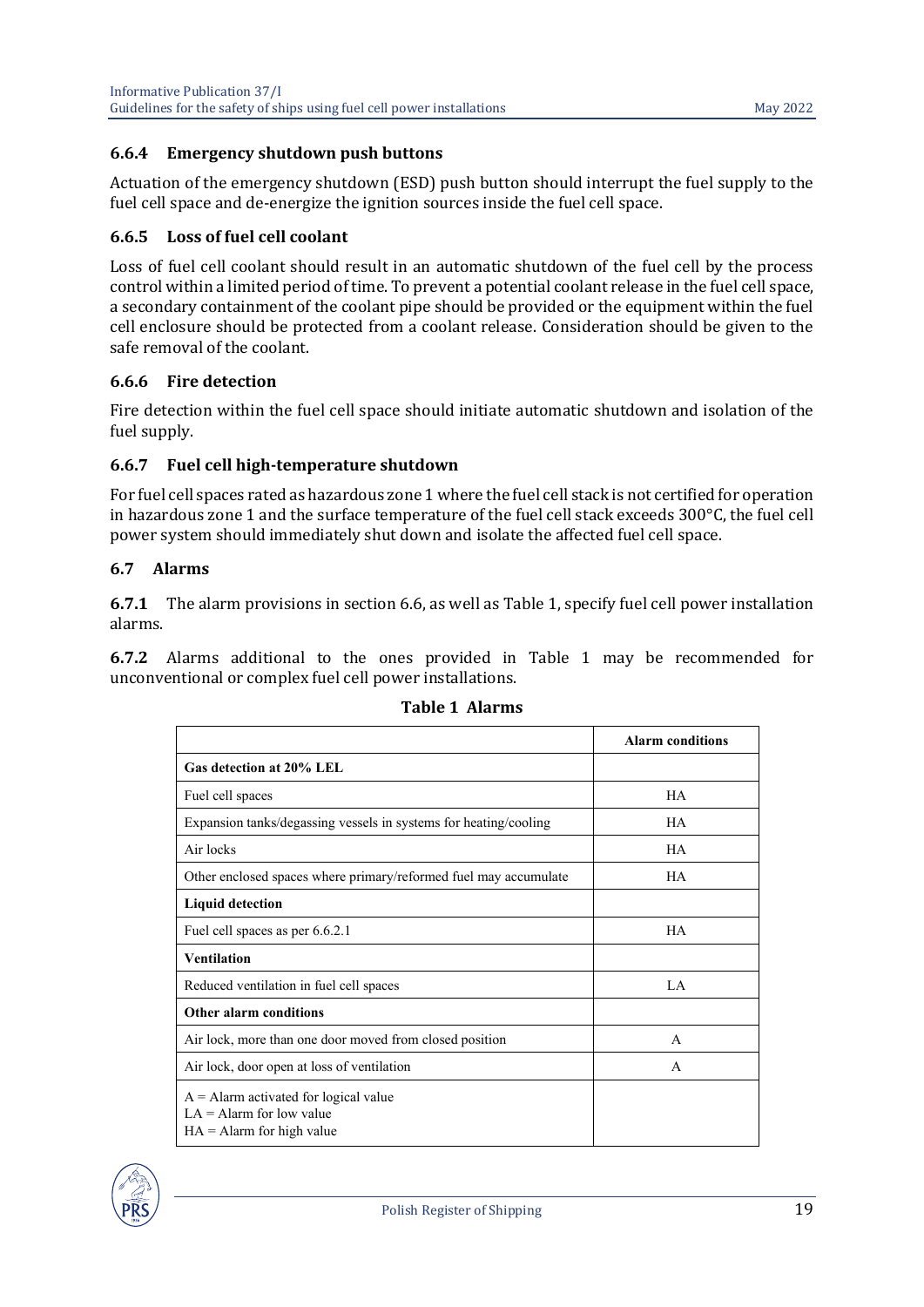#### <span id="page-19-0"></span>**6.8 Safety actions**

**6.8.1** The safety action provisions in section 6.6 and Table 2 specify fuel cell power installations safety actions to limit the consequences of system failures.

**6.8.2** Safety actions additional to the ones provided in Table 2 may be recommended for unconventional or complex fuel cell power installations.

|                                                                                                 | Alarm | <b>Shutdown</b><br>of fuel cell space<br>valve | Shutdown<br>of ignition<br>source | Signal to other control/safety<br>systems for additional action                                                                                        |
|-------------------------------------------------------------------------------------------------|-------|------------------------------------------------|-----------------------------------|--------------------------------------------------------------------------------------------------------------------------------------------------------|
| Loss of fuel cell<br>coolant as per 6.6.5                                                       | X     | X                                              |                                   |                                                                                                                                                        |
| 40 % LEL inside fuel<br>cell space (includes<br>detection of hydrogen<br>leaks as per $3.2.4$ ) | X     | X                                              | X                                 | If not certified for operation<br>in zone 1 hazardous areas,<br>the fuel cell stack should be<br>immediately electrically isolated<br>and de-energized |
| Loss of ventilation<br>or loss of negative<br>pressure in a fuel cell<br>space                  | X     | X                                              |                                   | The fuel cell should be<br>automatically shut down by process<br>control                                                                               |
| Fire detection within<br>the fuel cell space                                                    | X     | X                                              | X                                 | Shutdown of ventilation, release<br>of fire extinguishing system                                                                                       |
| Emergency shutdown<br><b>button</b>                                                             | X     | X                                              | X                                 |                                                                                                                                                        |
| Fuel cell stack<br>surface temperature<br>$>300^{\circ}$ C                                      | X     | X                                              | X                                 | If fuel cell stack is not certified<br>for zone 1                                                                                                      |

**Table 2 Safety actions**

### <span id="page-19-1"></span>**7 ALTERNATIVE DESIGN**

### <span id="page-19-2"></span>**7.1 General**

**7.1.1** Appliances and arrangements of fuel cell power systems may deviate from those set out in this *Publication*, provided such appliances and arrangements meet the intent of the goal and functional recommendations concerned and provide an equivalent level of safety of the relevant sections.

**7.1.2** The equivalence of the alternative design should be demonstrated as specified in *SOLAS Convention*, regulation II-1/55 and approved by PRS. Operational methods or procedures to be applied as an alternative to a particular fitting, material, appliance, apparatus, item of equipment or type thereof which is prescribed by this *Publication*, are not allowed.

### <span id="page-19-4"></span><span id="page-19-3"></span>**8 ON-BOARD OPERATION TESTS**

#### **8.1 Fuel piping systems**

**8.1.1** Reformed fuel piping systems should be tightness tested with hydrogen or an appropriate test gas to show that there is no leakage.

**8.1.2** Valves in the fuel cell piping system should be leakage tested for the fuel used.

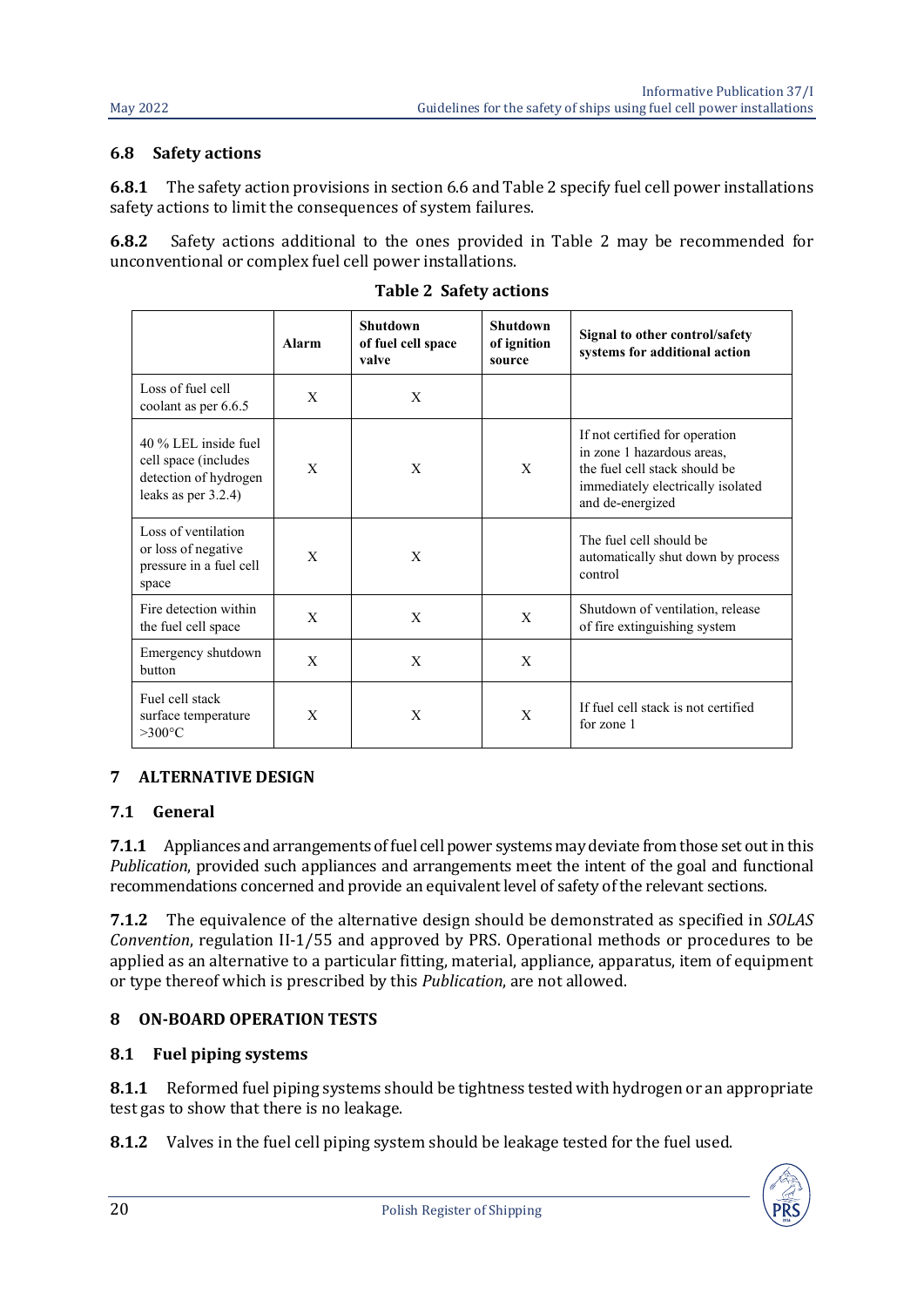#### <span id="page-20-0"></span>**8.2 Testing of the complete fuel cell system**

**8.2.1** After being installed on board, all fuel cell power systems as well as control, monitoring and safety systems should be subjected to functional tests in accordance with the final acceptance and testing program.

**8.2.2** All alarms specified in Table 1 in sub-chapter 6.7, and all safety functions specified in Table 2 in sub-chapter 6.8, should be tested to confirm that they are working properly.

**8.2.3** Tests of the entire system should be performed under various appropriate load conditions (typically: "start", "normal operation", "full load", "load changes up/down").

**8.2.4** If the fuel cell power installation constitutes the main propulsion system of the ship, during the tests it should be verified that the ship has adequate propulsion power in all manoeuvring situations.

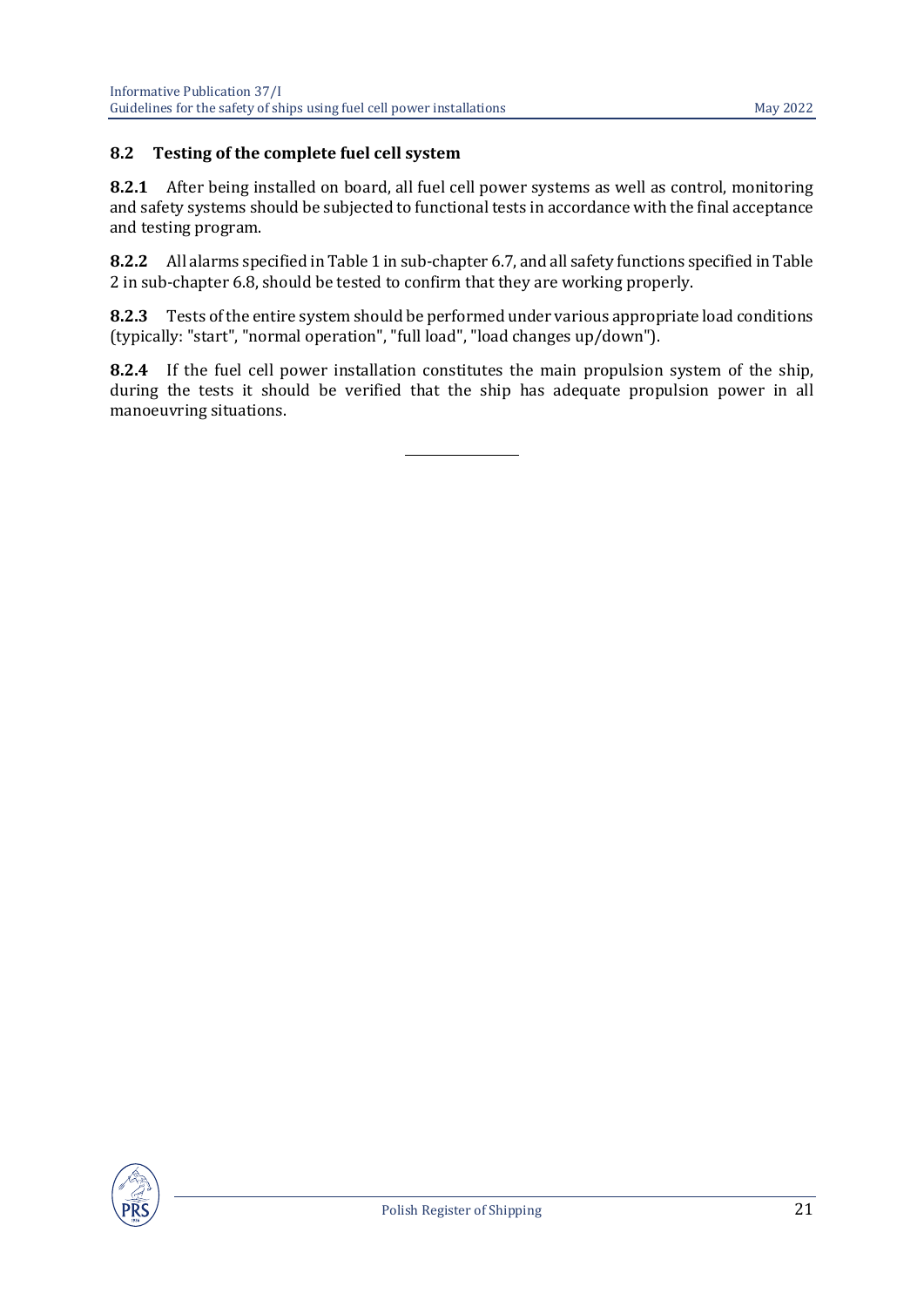#### **Sources**

- 1. CCC 7/WP.3, Annex 1 September 2021 Interim Guidelines for the Safety of Ships Using Fuel Cell Power Installations.
- 2. IMO Code of Safety for Ships using Gases or other Low-flashpoint Fuels (IGF Code).<br>2. CCC 5/3 Amendments to the IGF Code and Development of Guidelines for Low-Flas
- 3. CCC 5/3 Amendments to the IGF Code and Development of Guidelines for Low-Flashpoint Fuel.<br>4. Annex to MSC 1/Circ 1455 Guidelines for the Approval of Alternative and Equivalents as provi
- 4. Annex to MSC.1/Circ.1455 Guidelines for the Approval of Alternative and Equivalents as provided for in Various IMO Instruments.

#### **The basic standards related to the subject of this** *Publication*

- 1. IEC 62282-2-100:2020 Fuel cell technologies Part 2-100: Fuel cell modules Safety
- 2. IEC 62282-3-100:2019 Fuel cell technologies Part 3-100: Stationary fuel cell power systems Safety<br>3. IEC 62282-3-200:2015 Fuel cell technologies Part 3-200: Stationary fuel cell power systems -
- 3. IEC 62282-3-200:2015 Fuel cell technologies Part 3-200: Stationary fuel cell power systems Performance test methods
- 4. IEC 62282-3-201:2017 + AMD1:2022 CSV Fuel cell technologies Part 3-201: Stationary fuel cell power systems - Performance test methods for small fuel cell power systems
- 5. IEC 62282-3-300:2012 Fuel cell technologies Part 3-300: Stationary fuel cell power systems Installation
- 6. IEC 62282-3-400:2016 Fuel cell technologies Part 3-400: Stationary fuel cell power systems Small stationary fuel cell power system with combined heat and power output
- 7. IEC 62282-4-101:2014 Fuel cell technologies Part 4-101: Fuel cell power systems for propulsion other than road vehicles and auxiliary power units (APU) - Safety of electrically powered industrial trucks
- 8. IEC 62282-4-102:2017 Fuel cell technologies Part 4-102: Fuel cell power systems for industrial electric trucks - Performance test methods
- 9. IEC 62282-5-100:2018 Fuel cell technologies Part 5-100: Portable fuel cell power systems Safety
- 10. IEC 62282-6-100:2010 + AMD1:2012 CSV Fuel cell technologies Part 6-100: Micro fuel cell power systems - Safety
- 11. IEC 62282-6-200:2016 Fuel cell technologies Part 6-200: Micro fuel cell power systems Performance test methods
- 12. IEC 62282-6-300:2012 Fuel cell technologies Part 6-300: Micro fuel cell power systems Fuel cartridge interchangeability
- 13. IEC 62282-6-400:2019 Fuel cell technologies Part 6-400: Micro fuel cell power systems Power and data interchangeability
- 14. IEC 62282-7-2:2021 Fuel cell technologies Part 7-2: Test methods Single cell and stack performance tests for solid oxide fuel cells (SOFCs)
- 15. IEC 62282-8-101:2020 Fuel cell technologies Part 8-101: Energy storage systems using fuel cell modules in reverse mode - Test procedures for the performance of solid oxide single cells and stacks, including reversible operation
- 16. IEC 62282-8-102:2019 Fuel cell technologies Part 8-102: Energy storage systems using fuel cell modules in reverse mode - Test procedures for the performance of single cells and stacks with proton exchange membrane, including reversible operation
- 17. IEC 62282-8-201:2020 Fuel cell technologies Part 8-201: Energy storage systems using fuel cell modules in reverse mode - Test procedures for the performance of power-to-power systems
- 18. IEC PAS 62282-6-150:2011 Fuel cell technologies Part 6-150: Micro fuel cell power systems Safety - Water reactive (UN Decision 4.3) compounds in indirect PEM fuel cells
- 19. IEC TS 62282-7-1:2017 Fuel cell technologies Part 7-1: Test methods Single cell performance tests for polymer electrolyte fuel cells (PEFC)
- 20. IEC TS 62282-9-101:2020 Fuel cell technologies Part 9-101: Evaluation methodology for the environmental performance of fuel cell power systems based on life cycle thinking - Streamlined lifecycle considered environmental performance characterization of stationary fuel cell combined heat and power systems for residential applications